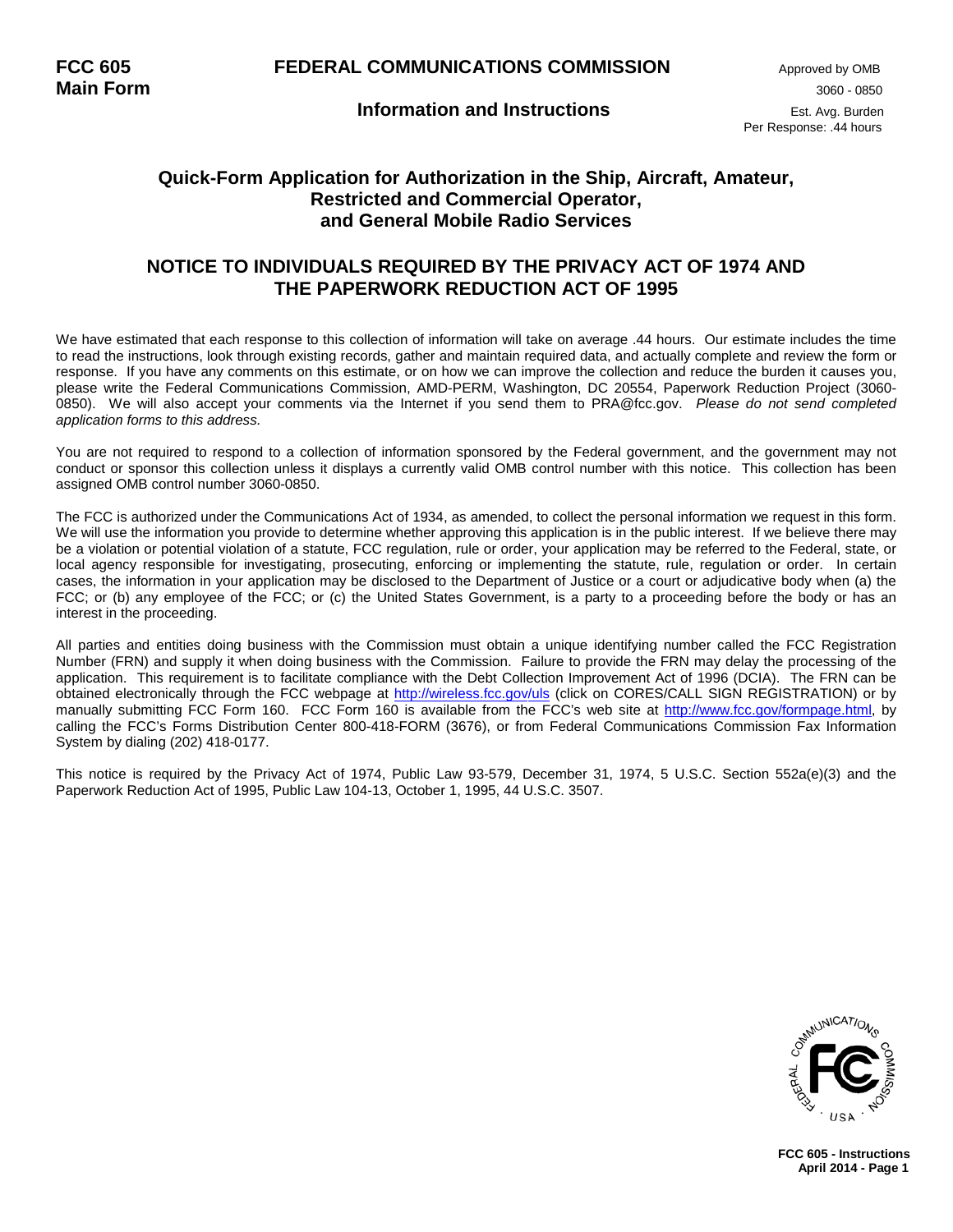### **Overview**

#### **Purpose of Form**

Form FCC 605 is a multi-purpose form. It is used to apply for an authorization to operate radio stations, amend pending applications, modify existing licenses, and perform a variety of other miscellaneous transactions (refer to page 4 and 5 of these instructions for a detailed list) in the Wireless Telecommunications Bureau (WTB) radio services. This includes the Ship Radio, Aircraft Radio, Amateur Radio, Restricted and Commercial Operator Radio, and the General Mobile Radio [GMRS] Services. The purpose of this form is to collect data pertaining to the proposed request. This data is used by the FCC to determine whether the public interest would be served by a grant of the request.

#### **Introduction**

FCC Form 605 is a multi-part form comprising a main form and several schedules. Each application or amendment must contain only one Main Form (Pages 1 and 2).

#### **Main Form**

The purpose of the Main Form is to obtain information sufficient to identify the filer and establish the filer's basic eligibility and qualifications. The Main Form also contains the required certification and signature block. The Main Form is required for every application or amendment filed on FCC Form 605.

#### **Schedules**

The purposes of the optional schedules are as follows:

#### **Schedule A**

The Schedule for Changes Affecting Multiple Call Signs or File Numbers is used to submit global changes to items on the FCC 605 Main Form that affect either multiple call signs or multiple file numbers.

#### **Schedule B**

The Schedule for Additional Data for the Ship Radio Service (47 CFR Part 80) is used to submit the required additional parameters for ship stations including search & rescue information. This schedule is used in conjunction with the Main Form.

#### **Schedule C**

The Schedule for Additional Data for the Aircraft Radio Service (47 CFR Part 87) is used to submit the required additional parameters for aircraft stations. This schedule is used in conjunction with the Main Form.

#### **Schedule D**

The Schedule for Additional Data for the Amateur Radio Service (47 CFR Part 97) is used to submit the required additional parameters for amateur stations. This schedule is used in conjunction with the Main Form.

#### **Schedule E**

The Schedule for Additional Data for Commercial Radio Operators, Restricted Radiotelephone, and Restricted Radiotelephone-Limited Use Radio Services (47 CFR Part 13) is used to submit the required additional parameters for these licenses and permits. This schedule is used in conjunction with the Main Form.

#### **Schedule F**

The Temporary Operator Permit for the Ship, Aircraft, Restricted Radiotelephone, Restricted Radiotelephone-Limited Use, and GMRS Radio Services is used to obtain a Temporary Operator Permit while the Applicant's application is being processed by the Commission. This schedule can only be completed and retained by the Applicant upon submission of a completed and signed FCC 605 Main Form and appropriate Additional Data Schedule to the FCC.

#### **Schedule G**

The Schedule for Exemption From Ship Station Requirements is used to supply information for exemption in the Ship Radio Service (Part 80.59c). This schedule is used in conjunction with the Main Form.

#### **Schedules Required**

| <b>ULS Form/Schedule Title</b>                                                                 |
|------------------------------------------------------------------------------------------------|
|                                                                                                |
|                                                                                                |
| service for which you are applying along with the                                              |
|                                                                                                |
| Main Form 605 - Quick-Form Application for Authorization                                       |
| Schedule B - Schedule for Additional Data for the Ship Radio Service                           |
| Main Form 605 - Quick-Form Application for Authorization                                       |
| Schedule G – Exemption from Ship Station Requirements                                          |
| Main Form 605 - Quick-Form Application for Authorization                                       |
| Schedule C - Schedule for Additional Data for the Aircraft Radio Service                       |
| Main Form 605 - Quick-Form Application for Authorization                                       |
| Schedule D - Schedule for Additional Data in the Amateur Radio Service                         |
| Main Form 605 - Quick-Form Application for Authorization                                       |
| Schedule E - Schedule for Additional Data for the Commercial Radio, Restricted Radiotelephone, |
| and Restricted Radiotelephone-Limited Use Radio Services                                       |
| Main Form 605 - Quick-Form Application for Authorization                                       |
|                                                                                                |
|                                                                                                |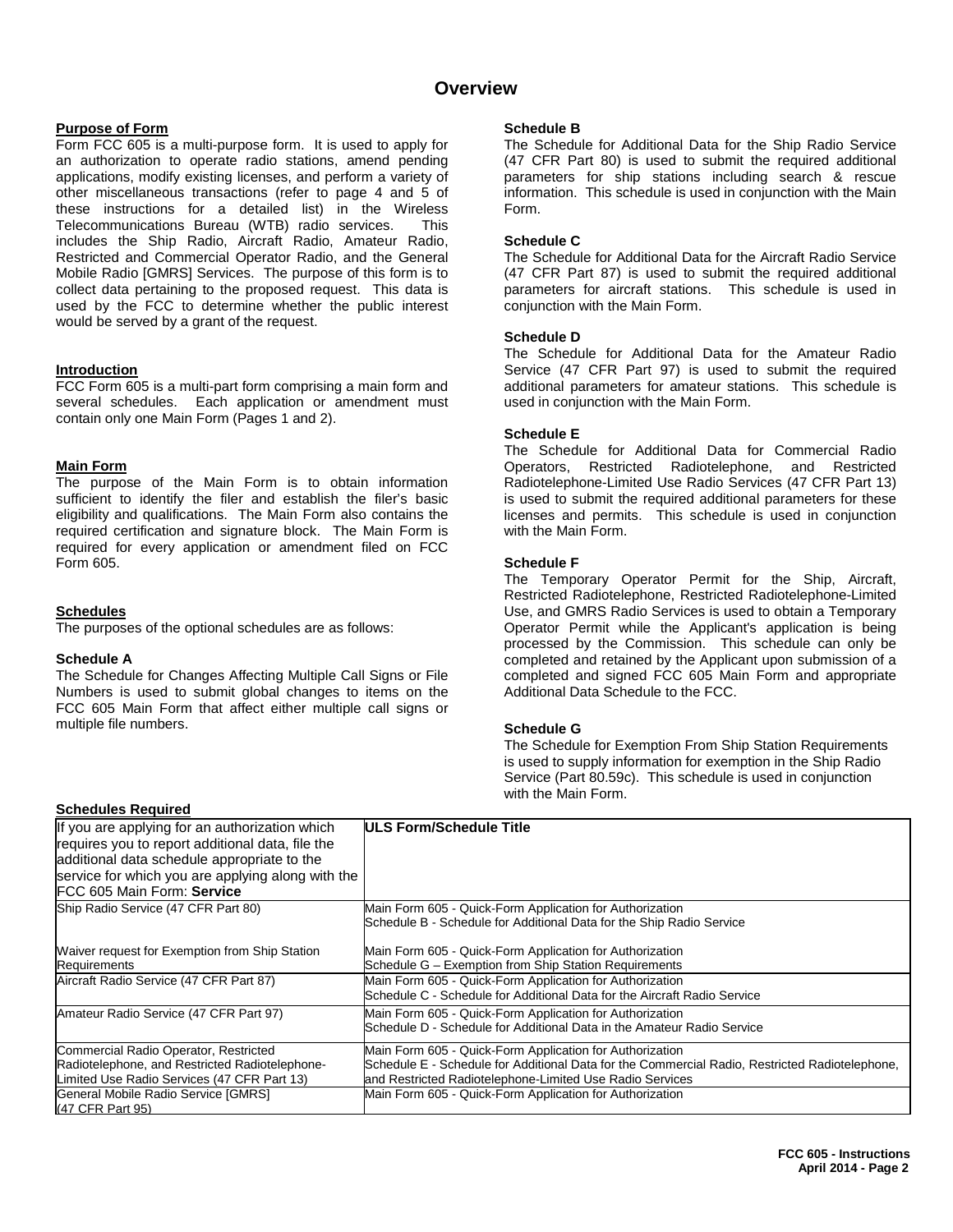## **General Filing Instructions**

#### **Information Current and Complete**

Information filed with the FCC must be kept current and complete. The Applicant must notify the FCC regarding any substantial and significant changes in the information furnished in the application(s). See Section 1.65 of the Commission's Rules.

#### **Applicable Rules and Regulations**

Applicants should obtain the relevant parts of the FCC's rules in 47 CFR. Copies of 47 CFR may be purchased from the Superintendent of Documents; Government Printing Office; Washington, DC 20402; (202) 512-1800. Refer also to the Government Printing Office's web site at http://www.access.gpo.gov.

#### **Processing Fee and Filing Locations**

A processing fee may be required with this form. The fee amounts are not specified on this form because they are reviewed and updated on an annual basis. The fee amounts are provided in separate documents as follows:

Refer to Subpart G of Part 1 of the Code of Federal Regulations (47 CFR Part 1, Subpart G), the current Fee Filing Guide, **or** FCC Form 1070Y. FCC Form 1070Y provides the fee information specifically for Form 605. For assistance with fees applicable to the radio services governed by the FCC's rules, call (877) 480-3201 (TTY 717- 338-2824). If you are required to submit payment with your manually filed application, you will also need FCC Form 159 (Fee Remittance Advice). The Fee Filing Guide, FCC Form 159 and FCC Form 1070Y can be downloaded from the FCC's web site at [http://www.fcc.gov/formpage.html,](http://www.fcc.gov/formpage.html) by calling the FCC's Forms Distribution Center at (800) 418-3676, or from FCC's Fax Information System by dialing (202) 418-0177.

**Paper applications requiring a fee** must be mailed to Federal Communications Commission, P. O. Box 979097, St. Louis, MO, 63197-9000 or hand delivered to the U.S. Bank, Attn: FCC Government Lockbox #979097, SL-MO-C2-GL, 1005 Convention Plaza, St. Louis, MO 63101.

**Non-feeable paper applications** should be mailed to Federal Communications Commission, 1270 Fairfield Road, Gettysburg, PA 17325-7245. Hand-deliveries and messenger-deliveries should be delivered to Federal Communications Commission, 1280 Fairfield Road, Gettysburg, PA 17325.

#### **Information on electronic filing is provided on Page 4 of these instructions.**

#### **Packages**

If filing manually, the Main Form and the applicable schedules should be submitted as one package, stapled in the upper left corner. The Main Form should be first with the schedules attached in alphabetical order. Applicants filing electronically are not required to submit paper copies.

#### **Paper Copies**

The number of paper copies of this application required to be filed is one original. Applicants filing electronically are not required to submit paper copies.

#### **Exhibits**

Each document required to be filed as an exhibit should be current as of the date of filing. Each page of every exhibit must be identified with the number or letter of the exhibit, the number of the page of the exhibit, and the total number of pages of the exhibit. If material is to be incorporated by reference, see the instruction on incorporation by reference.

#### **Incorporation by Reference**

You may incorporate by reference documents, exhibits, or other lengthy showings already on file with the FCC only if: the information previously filed is more than one 8½" by 11" page in length, and all information therein is current and accurate in all significant respects; the reference states specifically where the previously filed information can be found (*i.e.*, station call sign and application file number, title of proceeding, docket number and legal citations), including exhibit and page references. Use the relevant item number followed by 'A'. Items that call for numbers, or which can be answered 'Y' or 'N' or other short answers must be answered directly without reference to a previous filing.

#### **Waiver Requests**

Requests for waiver must contain as an exhibit a statement of reasons sufficient to justify a waiver. The required showing must be made for all rule waivers desired, identifying the specific rules or policies for which the waiver is requested. Refer to the current Fee Filing Guide for fee requirements for waivers. For assistance with fees applicable to the radio services governed by the FCC's rules, call (877) 480-3201 (TTY 717-338-2824), or visit the web at http://esupport.fcc.gov.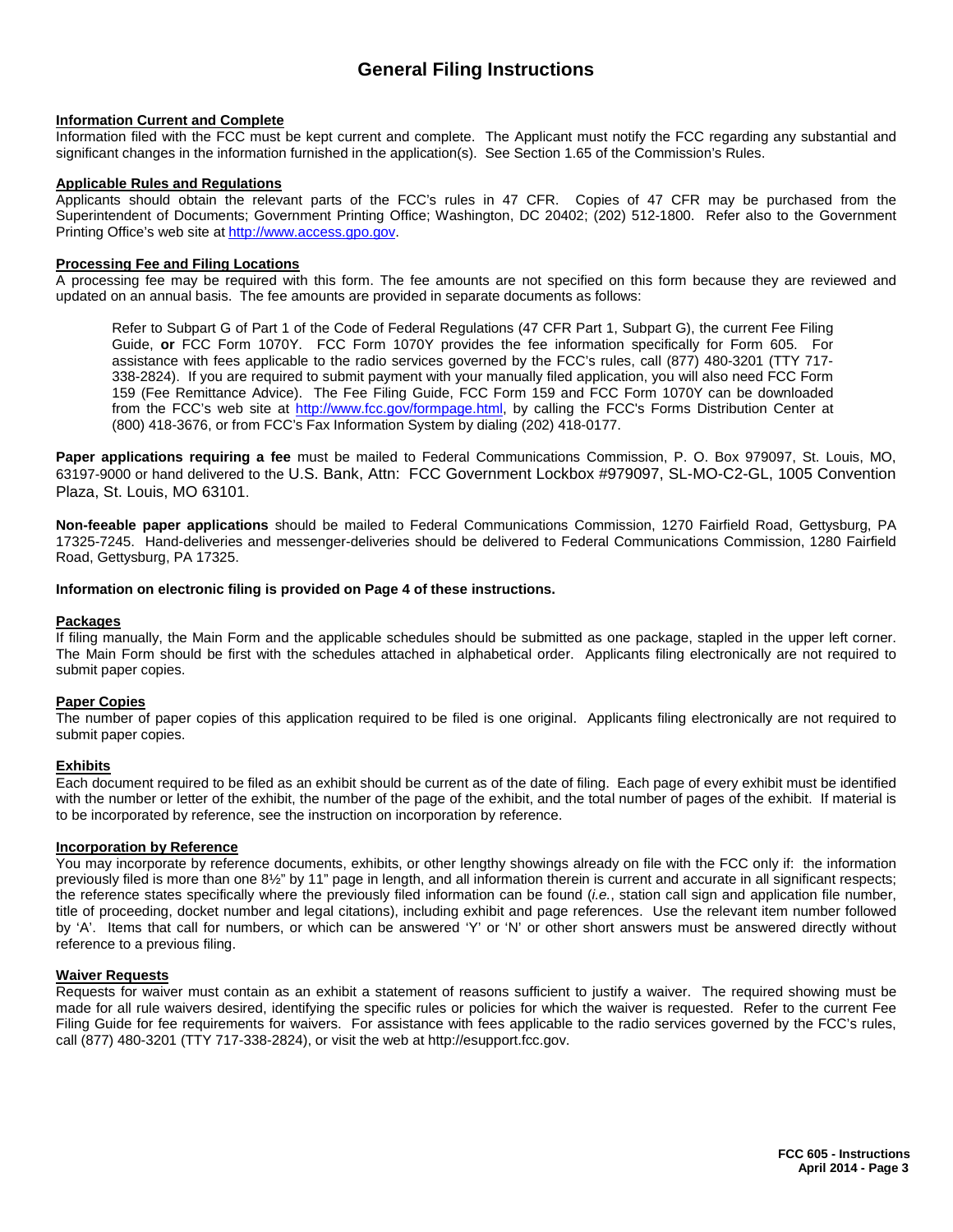#### **English to Metric Conversions**

All distances must be provided as metric values. The following English to Metric equivalent should be used to convert distances (rounded to the nearest tenth), where necessary:

 $1$  foot  $=$  0.3048 meter

#### **For Assistance**

For assistance with this application, contact the Federal Communications Commission, call (877) 480-3201 (TTY 717-338-2824), or visit the web at http://esupport.fcc.gov.

#### **Electronic Filing**

To file an application electronically, visit the FCC's Internet site at http://wireless.fcc.gov/uls and select Online Filing. Interactive instructions are provided for filing payment for an electronically filed application, including the amount and a Fee Remittance Advice. On-line payment with a credit card is also available. For technical assistance with filing electronically call (877) 480-3201.

In instances where an Applicant files electronically and needs to include an exhibit(s) with the application and cannot transmit that exhibit(s) to the FCC electronically, the Applicant may mail exhibits to the following address: Federal Communications Commission, Application Exhibit, 1270 Fairfield Road, Gettysburg, PA 17325-7245. Hand deliveries and messenger deliveries should be delivered to Federal Communications Commission, 1280 Fairfield Road, Gettysburg, PA 17325. Each exhibit should be clearly labeled with the Applicant's name, the 10-digit file number assigned to the application at the time of submission, and the type of exhibit (*e.g.* waiver request).

### **Instructions for Form FCC 605 Main Form**

FCC Form 605, Main Form, is used to obtain information sufficient to identify the filer and the purpose of the filing. The Main Form is required for every application or amendment filed on FCC Form 605. Regardless of Purpose of Application, all items on the Main Form must be completed according to the instructions below.

#### **Radio Service Code**

Item 1 You must enter the Radio Service Code for which the Applicant is filing or presently holds a license by inserting the appropriate two-letter code from the following list:

#### **Ship Radio Service (47 CFR Part 80)**

| Aircraft Radio Service (47 CFR Part 87)                     |  |
|-------------------------------------------------------------|--|
|                                                             |  |
| Amateur Radio Service (47 CFR Part 97)                      |  |
|                                                             |  |
|                                                             |  |
| <b>Commercial Radio Operators Services (47 CFR Part 13)</b> |  |
|                                                             |  |
|                                                             |  |
|                                                             |  |
| <b>General Mobile Radio Service (47 CFR Part 95)</b>        |  |
|                                                             |  |
|                                                             |  |

#### **Application Purpose**

Item 2 You must indicate the purpose for which the application is being filed by inserting the appropriate two-letter abbreviation from the following list. Only one purpose may be specified. For the General Mobile Radio Service [GMRS], effective January 1, 1989, 'new' or 'major modifications' may not be filed by business Applicants/Licensees.

**NE** - New: To request a new license. This purpose should only be used for initial applications. A change in vessel constitutes a need for a new license. A change in aircraft constitutes a need for a new license unless you are requesting a Transfer of Control or Assignment of Authorization of an aircraft license, in which case you must file FCC Form 603. Amateur applications with the purpose of NEW must be filed by a Volunteer Examiner Coordinator. **NOTE: SHIP EXEMPTION REQUESTS (SCHEDULE G) SHOULD BE FILED AS NEW AND PROVIDE CALL SIGN IN ITEM 5.**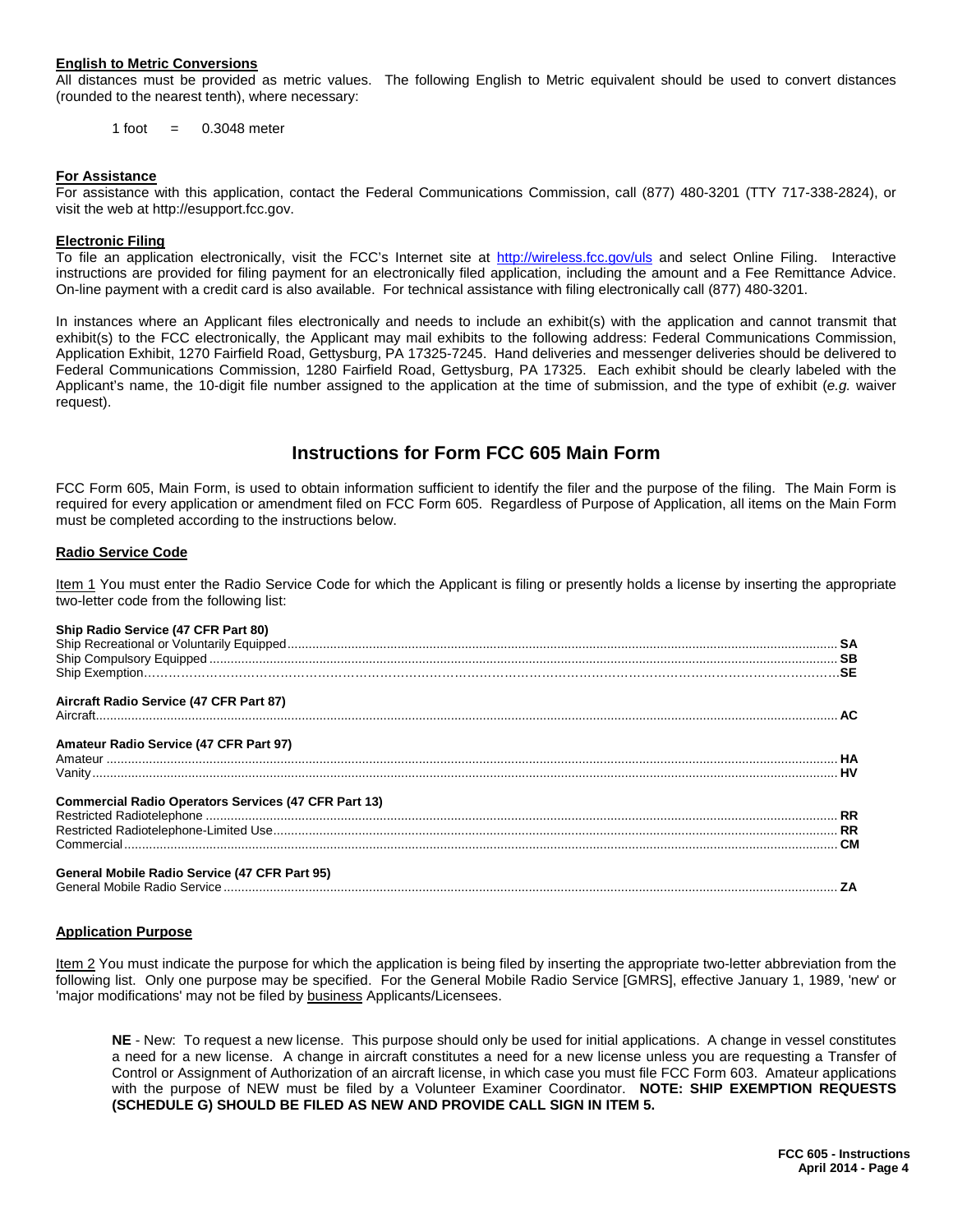**MD** - Modification: To request a change in the conditions of any data for a license during the term of that license. Use Item 5 to provide the call sign (serial number for Commercial Operator License) of the affected station. The appropriate schedule must be completed and attached, and must accurately describe the data that has been modified. See applicable Commission Rules. Choose purpose MD if you are requesting consolidation of DO and DM (Commercial Operator). **Choose purpose MD if you are requesting a new systematic call sign be issued to you (Amateur operator).**

- **Note:** After a license is modified, the FCC will issue a new license and previous versions of the license will no longer be valid, regardless of the expiration date shown. License terms will not be extended as a result of an application for Modification.
- **Note:** If the only changes desired are to administrative data, use the Administrative Update purpose instead of Modification (see Administrative Update purpose below for further description of administrative updates).

**RM** - Renewal/Modification: To renew (within the specified renewal time frame, must be filed no later than expiration date of the authorization and no sooner than 90 days prior to expiration date) an existing authorization and request a change in the conditions for that authorization. Use Item 5 to provide the call sign (serial number for Commercial Operator License) of the affected station. The appropriate schedule must be completed and attached, and must accurately reflect the data that has been modified. If you wish to consolidate DO and DM (Commercial Operator) licenses and renew at the same time, choose purpose RM.

#### **Simple Application Purpose & Requirements for Paper Submission on FCC 605**

**RO** - Renewal Only: To renew an existing authorization within the specified renewal time frame (must be filed no later than expiration date of the authorization and no sooner than 90 days prior to expiration date) where **no changes** in the conditions (To make any modifications to your existing authorization, use the Renewal/Modification purpose.)

#### **Mandatory items required for submission of "RO" purpose are as follows:**

Item 1) Radio Service Code Item 2) Application/Licensee Purpose Item 5) Call Sign/Serial # (if filing for multiple Call Signs/Serial #s, list additional call signs/serial #s on Schedule A) Item 9) FCC Registration Number (FRN) Items 26 & 27) Fee Status Items 28, 29 & 30) Signature and Date **Optional Items**: Item 6) Requested Authorization Expiration Date

MM/DD

**NOTE:** To renew an existing STA, you must select purpose of 'RM' and enter the appropriate Call Sign in Item 5.

**DU** - Duplicate License: To request a hard copy duplicate of an existing license(s).

#### **Mandatory items required for submission of "DU" purpose are as follows:**

Item 1) Radio Service Code Item 2) Application Purpose Item 5) Call Sign/Serial # (if filing for multiple Call Signs/Serial #s, list additional call signs/serial #s on Schedule A) Item 9) FCC Registration Number (FRN) Items 26 & 27) Fee Status Items 28, 29 & 30) Signature and Date

**Note:** Requests for a Duplicate/Replacement Restricted Radiotelephone Operator Permit licensed prior to May 21, 2001 should be filed as purpose New (NE) and Schedule E will also be required.

**AM** - Amendment: To amend a previously-filed, currently pending application(s). Use Item 4 to provide the File Number(s) of the affected pending application(s). The appropriate schedule must be completed and attached, and must accurately reflect the amended data. See applicable Commission Rules.

**AU** - (No Fee Required) Administrative Update: To request a change of any administrative data on a license such as Licensee name (without a change in ownership, control or corporate structure), mailing address, telephone and or fax numbers, e-mail address, name of vessel and FAA Registration Number due to FAA change.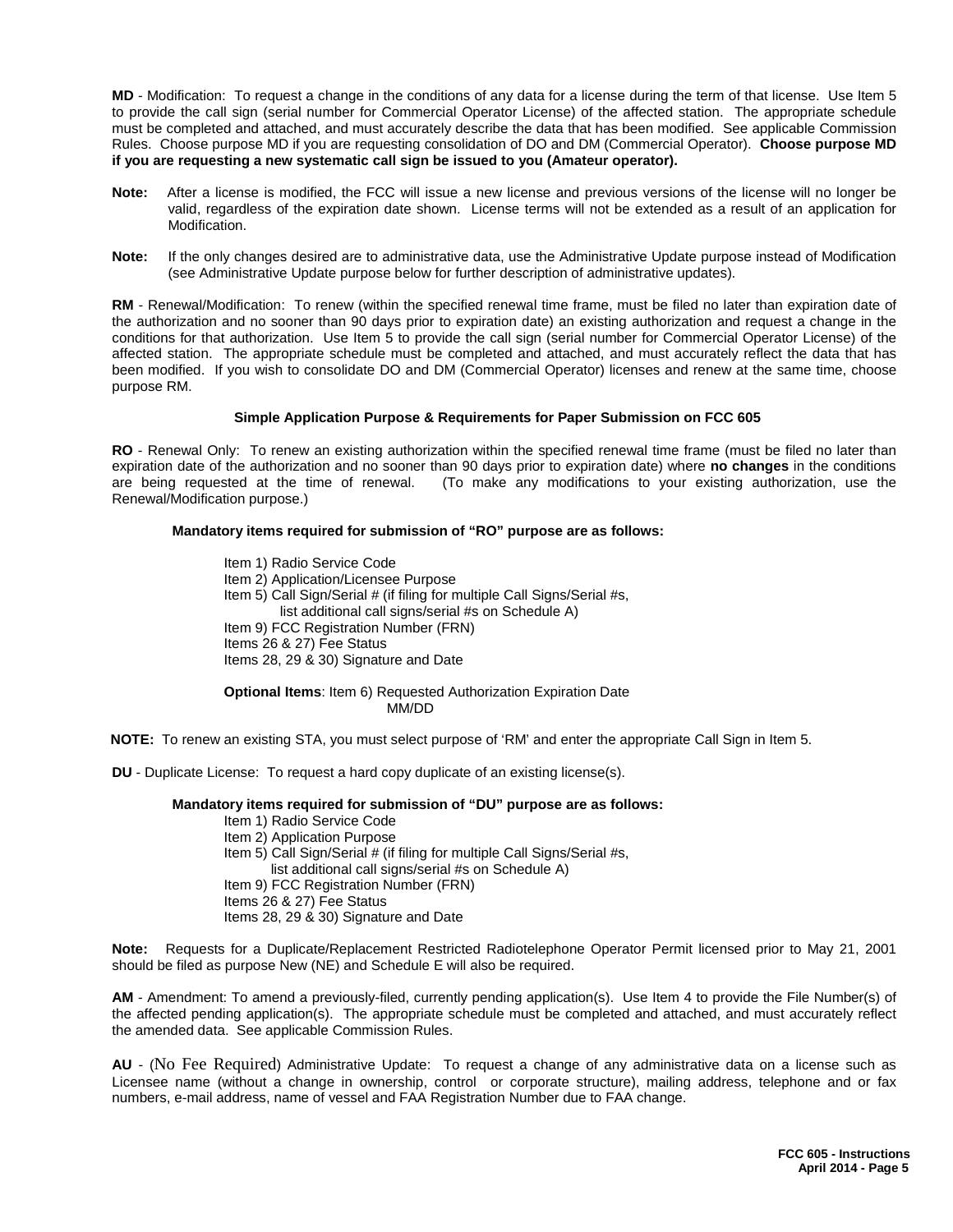#### **Mandatory items required for submission of "AU" purpose are as follows:**

Item 2) Application Purpose Item 5) Call Sign/Serial # (if filing for multiple Call Signs/Serial #s, list additional call signs/serial #s on Schedule A) Item 9) FCC Registration Number (FRN) Items 28, 29 & 30) Signature and Date

#### **One or more of the following items may be corrected with "AU" purpose:**

- Item 11) Licensee Name (without a change in ownership) (also answer Item 13)
- Item 12) Entity Name (without a change in ownership, control
	- or corporate structure) (also answer Item 13)
- Item 13) Sale (or Transfer of Control) **(for name change only)**
- Items 14 through 20) Mailing Address
- Item 21) Telephone Number
- Item 22) FAX Number
- Item 23) E-Mail Address
- Item 24) Vessel Name (applicable to Radio Service Codes SA or SB only)
- Item 25) New FAA Registration number due to FAA change

Use Item 5 to provide the call sign (serial number for Commercial Operator License) of the affected station.

**CA** – (No Fee Required) Cancellation of License: To cancel an existing license.

#### **Mandatory items required for submission of "CA" purpose are as follows:**

Item 2) Application Purpose Item 5) Call Sign/Serial # (if filing for multiple Call Signs/Serial #s, list additional call signs/serial #s on Schedule A) Item 9) FCC Registration Number (FRN) Items 28, 29 & 30) Signature and Date

**WD** - (No Fee Required) Withdrawal of Application: To withdraw a previously filed, currently pending application(s).

#### **Mandatory items required for submission of "WD" purpose are as follows:**

Item 2) Application Purpose Item 4) File Number (if filing for multiple File Numbers, list additional File Numbers on Schedule A) Item 9) FCC Registration Number (FRN) Items 28, 29 & 30) Signature and Date

### *No fee is required for Governmental Entities. Send non-feeable packages to:*

*Federal Communications Commission 1270 Fairfield Road Gettysburg, PA 17325-7245*

Item 3 If the filing is a request for a Special Temporary Authorization (STA), enter 'Y. Otherwise, enter 'N'.

In emergencies or other urgent conditions requiring immediate or temporary use of facilities, request may be made for special temporary authority (STA) to install and/or operate new or modified equipment, subject to the appropriate requirements governing Special Temporary Authorizations contained in the FCC rules. If Item 3 is answered 'Y', attach an exhibit including the following information: description of the nature of the extraordinary circumstance, equipment to be used, type of operation to be conducted, explanation of how the facilities will be used, times and dates of operation, and a list of airports and/or ports that will be visited.

**Note:** Special Temporary Authorizations are applicable only to Ship and Aircraft Applicants/Licensees. To file an initial request for an STA, Applicants/Licensees should select an application purpose of NE - New in Item 2 and then answer Item 3 as appropriate. STAs are granted for a maximum of 180 days. If another STA is needed, Applicants/Licensees may file by selecting application purpose of RM - Renewal/Modification and supply the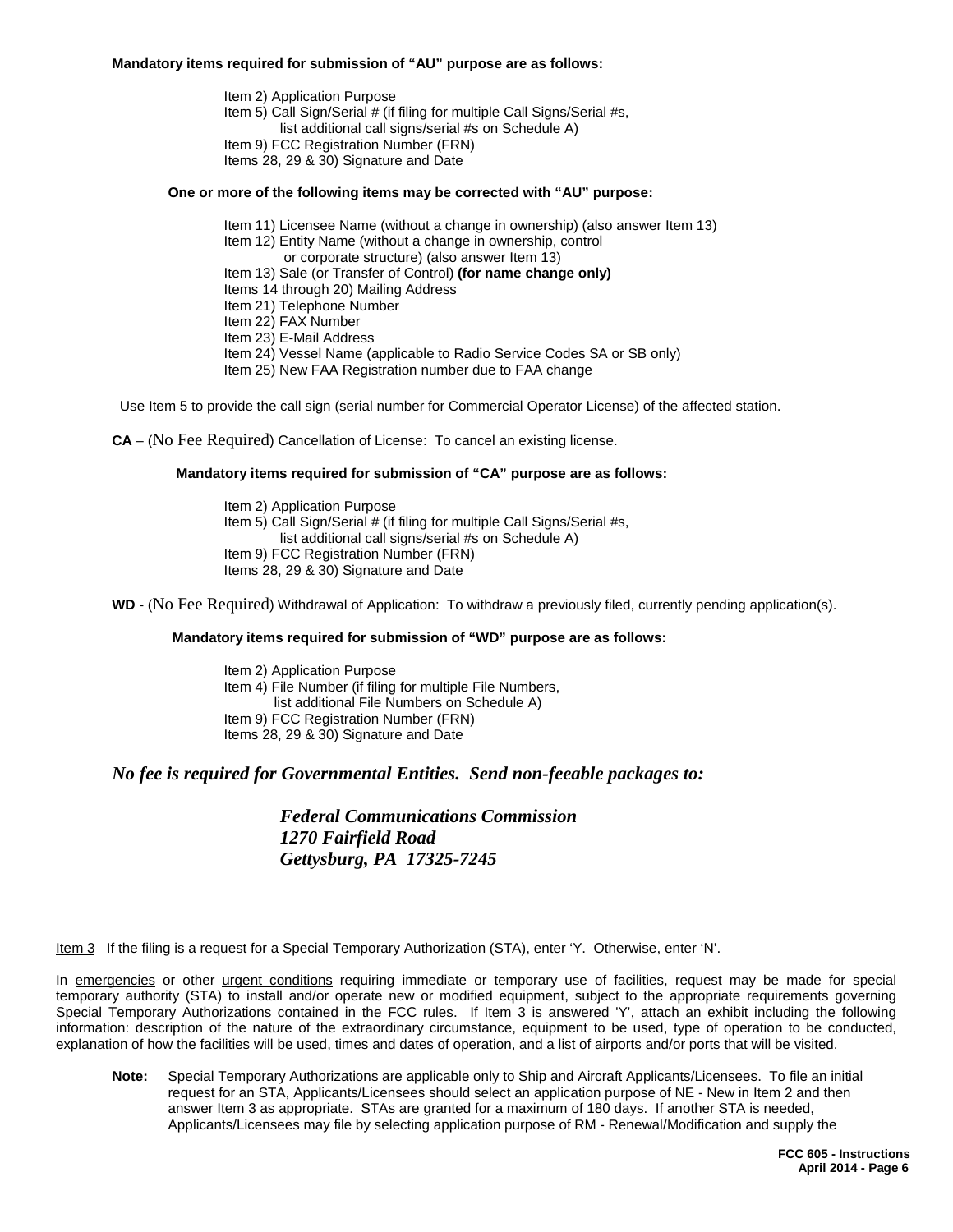appropriate Call Sign in Item 5 or by selecting application purpose NE - New. The renewal/modification purpose is provided for the convenience of the Applicant/Licensee (the Applicant/Licensee will retain the same call sign if the STA request is granted).

Item 4 If the filing is a request for an Amendment or Withdrawal of a previously-filed currently pending application, provide the file number of the original application. This information can be obtained by contacting the FCC at (877) 480-3201 (TTY 717-338-2824) or<br>by using Search Applications function available at http://wireless.fcc.gov/uls. If the amen by using Search Applications function available at http://wireless.fcc.gov/uls. numbers, complete and attach Schedule for Changes Affecting Multiple Call Signs or File Numbers, Form FCC 605, Schedule A.

Item 5 If the filing is a request for a modification, renewal only, renewal/modification, cancellation, duplicate, or administrative update of an existing license, enter the Call Sign (serial number for Commercial Operator) of the affected license in item 5. If the filing is a request for a renewal only, cancellation or duplicate of an existing license(s), enter the Call Sign(s) (serial number for Commercial Operator) of the affected license(s) in item 5. This information can be obtained by contacting the FCC at (877) 480-3201 (TTY 717- 338-2824) or by using the Search Licenses function available at http://wireless.fcc.gov/uls. If the request affects multiple call signs (serial numbers for Commercial Operator), complete and attach Schedule for Changes Affecting Multiple Call Signs or File Numbers, Form FCC 605, Schedule A. If filing a request to consolidate DO and DM operator classes, enter DO serial number in item 5.

Item 6 This item is optional. If the filing is a request for a New, Amendment, Renewal Only, or a Renewal/Modification, enter the requested authorization expiration date. Applicants/Licensees may, if desired, request the month and day of license expiration. However, in no cases will licenses be granted for terms that exceed the license term as governed by the rules for each service.

Item 7 If the filing is requesting a Waiver or Exception of the Commission's Rules, enter 'Y'; otherwise, enter 'N'. If item 7 is answered 'Y', attach an exhibit including a statement of reasons sufficient to justify a waiver. The required showing must be made for all rule waivers desired, identifying the specific rules or policies for which the waiver is requested. Refer to the current Fee Filing Guide for fee requirements for waivers. For assistance with fees applicable to the radio services governed by the FCC's rules, call or (877) 480-3201 (TTY 717-338-2824).

Item 8 Enter 'Y' if attachments (other than associated schedules) are being filed with this application. Otherwise, enter 'N'.

#### **Applicant/Licensee Information**

Items 9 through 23 identify the Applicant**/**Licensee. If an authorization is granted, the information provided will become the Licensee's name, address, and telephone number of record. The FCC will send the authorization and notice of all final dispositions of an application to this address. Failure to provide the FCC with a current and valid mailing address in the United States (except for Restricted Radiotelephone Operator Permits), and the subsequent failure to respond to FCC correspondence sent to the specified address may result in dismissal of an application, and/or liability for forfeiture, or revocation of your authorization to operate a radio station. **Ship Exemptions must file under present Licensees information.**

Item 9 FCC Registration Number (FRN) – This item must be completed. Enter your ten digit FRN assigned by the Commission Registration System (CORES). The FRN is a unique entity identifier for everyone doing business with the Commission. The FRN can be obtained electronically through the FCC webpage at http://wireless.fcc.gov/uls (click on CORES/CALL SIGN REGISTRATION) or by manually submitting FCC Form 160. FCC Form 160 is available for downloading from http://www.fcc.gov/formpage.html, by calling the FCC's Forms Distribution Center at (800) 418-3676, or from Federal Communications Commission Fax Information System by dialing (202) 418-0177. **Note:** Licensees should then associate their WTB call sign(s) electronically at http://wireless.fcc.gov/uls (click on CORES/CALL SIGN REGISTRATION) or by manually submitting FCC Form 606. FCC Form 606 can also be obtained from any of the aforementioned locales as FCC Form 160.

Item 10 This item indicates the legal entity type of the Applicant. Select Individual, Corporation, Unincorporated Association, Trust, Government Entity, Consortium, General Partnership, Limited Liability Company, Limited Liability Partnership, Limited Partnership, or Other. When selecting 'Other', provide a description of the legal entity.

**Note:** For GMRS: effective January 1, 1989, new or major modification applications may NOT be filed by non-individual (business) Applicants/Licensees. (See Rule 1.929(c) (4) & 95.5(b).

Items 11 and 12 If Item 10 is 'I' (for Individual), you must enter the name of the individual person applying in Item 11. Otherwise, you must enter the name of the entity in Item 12. If either Item 11 or 12 is being updated, you must answer Item 13.

Item 13 If the Licensee name is being updated, you must answer item 13. Check 'N' if the Licensee name is not the result from the sale (or transfer of control) of the license(s) to another party. If checking 'Y', you must file for a new license.

Items 14-21 Enter the name, address, and telephone number of the person to whom the FCC should send correspondence. All Applicants/Licensees, except Applicants applying for a Restricted Radiotelephone Operator Permit, must specify an address where the Applicant/Licensee can receive mail delivery by the United States Postal Service.

You may enter a post office box number in Item 15 or a street address in Item 16, or enter information for both items. Enter the City, State, and Zip Code/Postal Code in Items 17, 18, and 19, respectively. Applicants for Restricted Radiotelephone Operator Permits who do not have a United States mailing address must specify a Country in Item 20. Refer to FCC 605 Main Form Instructions, Appendix I, for a list of valid state, jurisdiction, and area abbreviations. Enter a telephone number (optional), including area code, in Item 21.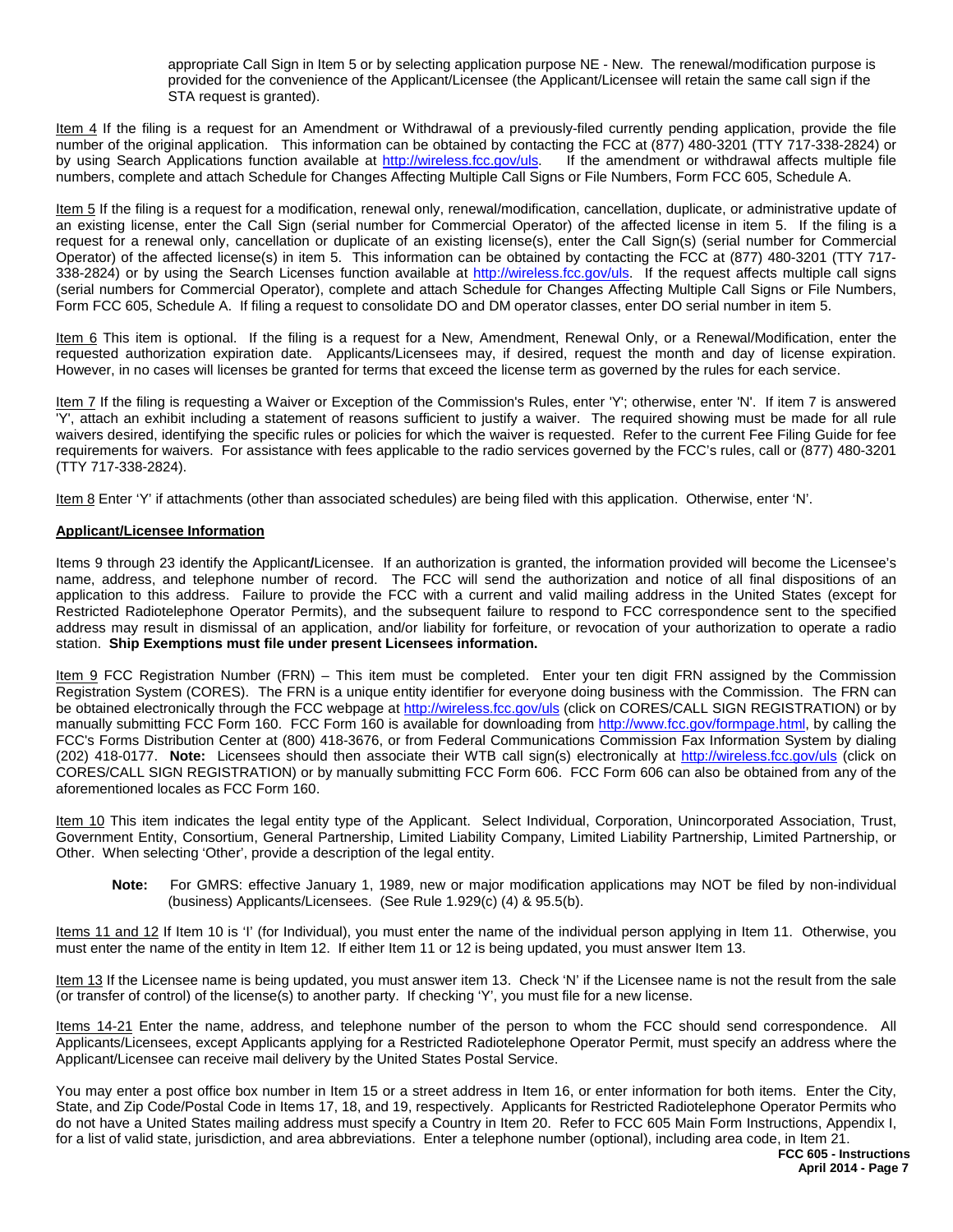Items 22 and 23 Enter the Applicant's/Licensee's fax number and email address, if desired and available.

#### **Ship Applicants/Licensees Only**

Item 24 For Administrative Update purposes only, enter the new name of the vessel.

#### **Aircraft Applicants/Licensees Only**

Item 25 Due to Federal Aviation Administration change, enter the new FAA Registration Number (the N-number). **NOTE**: Do not enter the leading 'N'.

#### **Fee Status**

Items 26-27 These items allow the Applicant/Licensee to apply for exemption from FCC application fees and regulatory fees. See the current Fee Filing Guide, FCC Form 1070Y or call (877) 480-3201 (TTY 717-338-2824).

#### **General Certification Statements**

#### **Certification Statements for GMRS Applicants/Licensees**

#### **Certification Statements for Ship Applicants/Licensees (Including Ship Exemptions)**

#### **Signature**

Items 28-30 These items must be completed. To be acceptable for filing, applications and amendments must be signed in accordance with Part 1 of the FCC rules. The signor must be a person authorized to sign the application. **Paper originals of applications must bear an original signature**, neither rubber-stamped nor photocopied signatures are acceptable. Any application lacking an original signature may be dismissed for non-compliance with FCC rules. Be sure all necessary attachments are included with the application.

The typed name of the person authorized to sign the application constitutes the legal signature for an electronically filed application.

**Appendix I**

#### **STATE TABLE**

**Abbreviations for States, Jurisdictions, and Areas**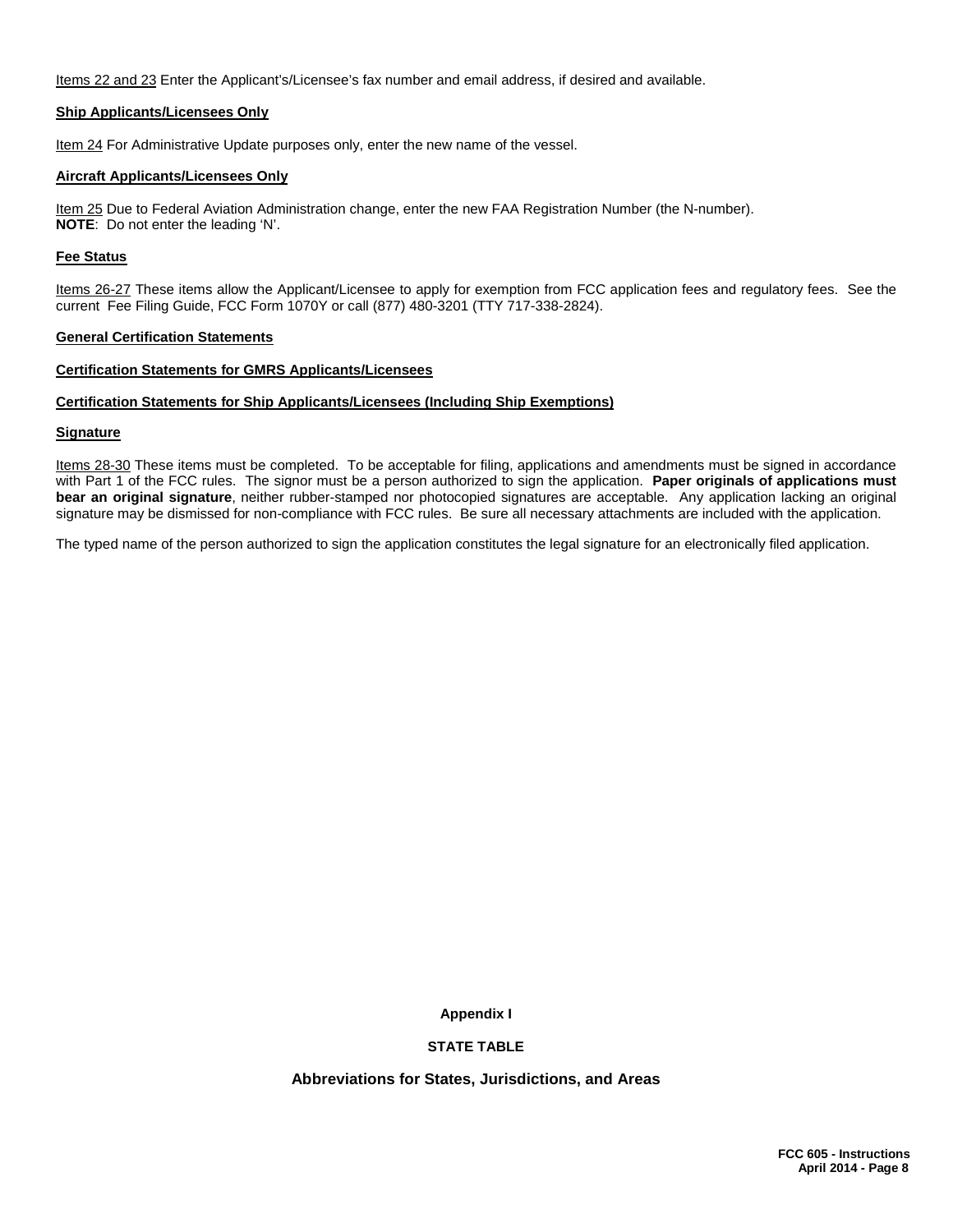- AL Alabama<br>AK Alaska
- AK Alaska<br>AS America
- AS American Samoa<br>AZ Arizona
- AZ Arizona<br>AR Arkansa
- AR Arkansas<br>CA California
- CA California<br>CO Colorado **Colorado**
- CT Connecticut
- 
- DE Delaware<br>DC District of
- DC District of Columbia<br>FL Florida
- FL Florida<br>GA Georgia
- GA Georgia<br>GM Gulf of M GM Gulf of Mexico<br>GU Guam
- 
- GU Guam<br>HI Hawaii
- HI Hawaii<br>ID Idaho ID Idaho
- IL Illinois<br>IN Indiana
- IN Indiana<br>IA Iowa
- IA Iowa<br>KS Kans
- KS Kansas<br>KY Kentuck
- KY Kentucky<br>LA Louisiana
- LA Louisiana<br>ME Maine
- ME Maine<br>MD Maryla
- MD Maryland<br>MA Massachu
- MA Massachusetts<br>MI Michigan
- MI Michigan<br>MN Minnesota
- MN Minnesota<br>MS Mississippi
- MS Mississippi<br>MO Missouri
- MO Missouri<br>MT Montana
- MT Montana<br>NE Nebraska
- NE Nebraska<br>NV Nevada
- NV Nevada<br>NH New Hal
- New Hampshire
- NJ New Jersey<br>NM New Mexico
- NM New Mexico<br>NY New York
- NY New York<br>NC North Card
- NC North Carolina<br>ND North Dakota
- ND North Dakota<br>MP Northern Mari MP Northern Mariana Islands<br>OH Ohio
- **Ohio**
- OK Oklahoma
- 
- OR Oregon<br>PA Pennsyl
- PA Pennsylvania<br>PR Puerto Rico
- PR Puerto Rico<br>RI Rhode Islano
- RI Rhode Island<br>SC South Carolin
- SC South Carolina<br>SD South Dakota
- SD South Dakota<br>TN Tennessee
- TN Tennessee<br>TX Texas
- TX Texas<br>UM U.S. T U.S. Territories: (Baker Island, Howland Island, Jarvis Island, Johston Atoll, Kingman Reef, Midway Island, Navassa Island, Palmyra Atoll and Wake Island)
- UT Utah<br>VT Verm
- VT Vermont<br>VA Virginia
- VA Virginia<br>VI Virgin Is
- VI Virgin Islands<br>WA Washington
- Washington
- WV West Virginia<br>WI Wisconsin
- WI Wisconsin<br>WY Wyoming
- Wyoming

Military:<br>AE A

- Armed Forces Europe, the Middle East, Africa and Canada<br>AP Armed Force
- AP Armed Forces Pacific<br>AA Armed Forces Americ
- Armed Forces Americas (except Canada)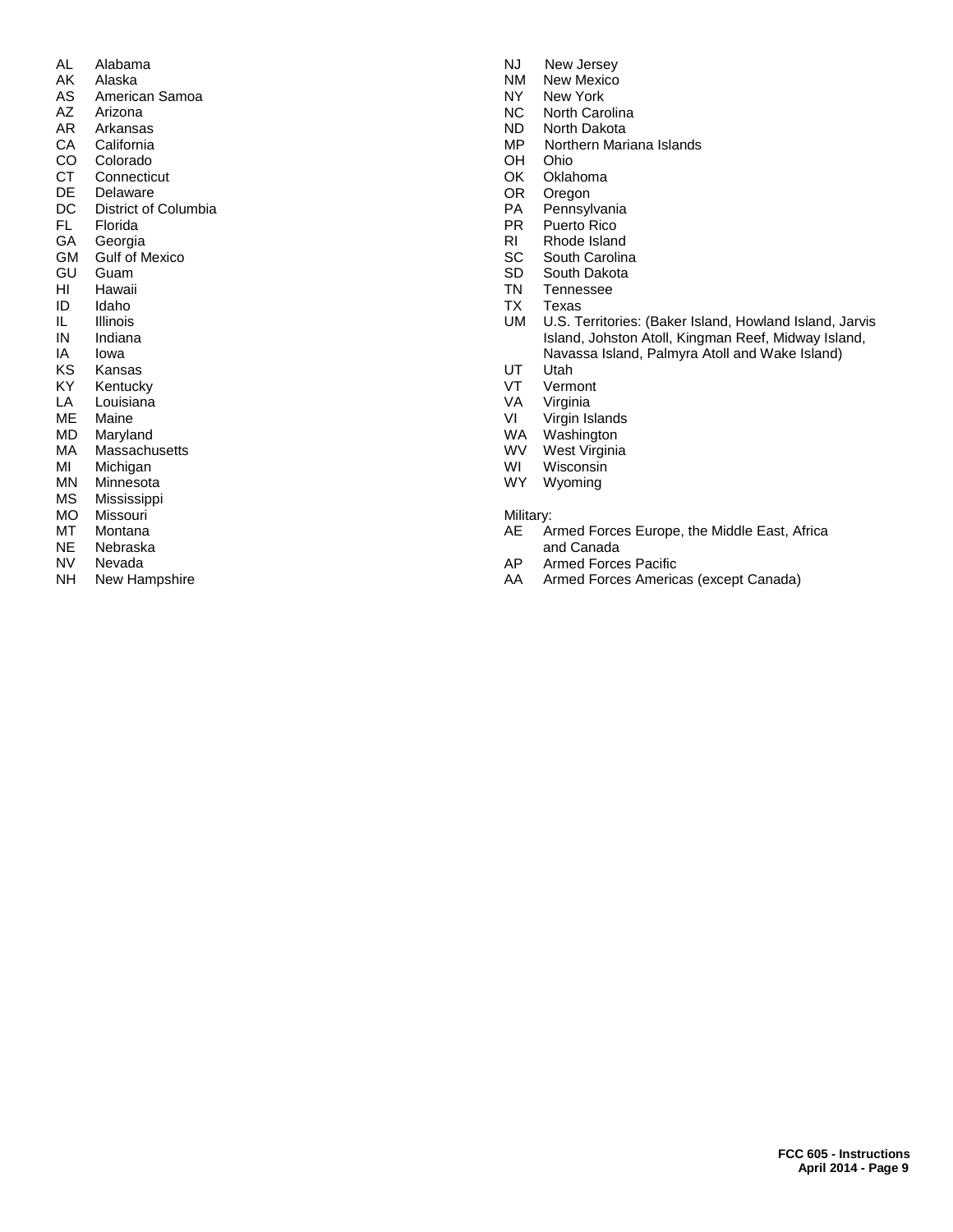### **FCC 605** Quick-Form Application for Authorization in the Ship, Aircraft, <sub>Approved by OMB</sub> **Main Form Amateur, Restricted and Commercial Operator,** 3060 - <sup>0850</sup> **and General Mobile Radio Services** See instructions for

| 1) Radio Service Code:                                                                                                                                                                                                                                                                                                                                                                                                       |                                                                                         |                                                          |                               |                                                             |                    |                     |
|------------------------------------------------------------------------------------------------------------------------------------------------------------------------------------------------------------------------------------------------------------------------------------------------------------------------------------------------------------------------------------------------------------------------------|-----------------------------------------------------------------------------------------|----------------------------------------------------------|-------------------------------|-------------------------------------------------------------|--------------------|---------------------|
| Application Purpose (Select only one)                                                                                                                                                                                                                                                                                                                                                                                        |                                                                                         |                                                          |                               |                                                             |                    |                     |
| $2)$ NE – New<br>$MD - Modification$<br>$AM -$ Amendment                                                                                                                                                                                                                                                                                                                                                                     | RO - Renewal Only<br>RM - Renewal / Modification<br><b>CA</b> - Cancellation of License |                                                          | <b>DU</b> - Duplicate License | $WD - Without$ of Application<br>AU - Administrative Update |                    |                     |
| 3) Does this filing request STA (Special Temporary Authorization)? If 'Y', attach the required exhibit as<br>described in the instructions.                                                                                                                                                                                                                                                                                  |                                                                                         |                                                          |                               |                                                             | <u>) Yes No</u>    |                     |
| If this request is for an Amendment or Withdrawal of Application, enter the file number of the pending<br>4)<br>application currently on file with the FCC.                                                                                                                                                                                                                                                                  |                                                                                         |                                                          |                               |                                                             | <b>File Number</b> |                     |
| If this request is for a Modification, Renewal Only, Renewal / Modification, Cancellation of License,<br>5)<br>Duplicate License, or Administrative Update, enter the call sign (serial number for Commercial<br>Operator) of the existing FCC license. If this is a request for consolidation of DO & DM Operator<br>Licenses, enter serial number of DO. Also, if filing for a ship exemption, you must provide call sign. |                                                                                         |                                                          |                               |                                                             |                    | Call Sign/Serial #  |
| If this request is for a New, Amendment, Renewal Only, or Renewal Modification, enter the<br>6)<br>requested expiration date of the authorization (this item is optional).                                                                                                                                                                                                                                                   |                                                                                         |                                                          |                               | <b>MM</b>                                                   |                    | <b>DD</b>           |
| Does this filing request a Waiver of the Commission's Rules?<br>7)<br>If 'Y', attach the required showing as described in the instructions.                                                                                                                                                                                                                                                                                  |                                                                                         |                                                          |                               |                                                             | ) Yes              | <b>N</b> o          |
| Are attachments (other than associated schedules) being filed with this application?<br>8)                                                                                                                                                                                                                                                                                                                                   |                                                                                         |                                                          |                               |                                                             | Yes No             |                     |
| <b>Applicant/Licensee Information</b>                                                                                                                                                                                                                                                                                                                                                                                        |                                                                                         |                                                          |                               |                                                             |                    |                     |
| 9) FCC Registration Number (FRN):<br>10) Applicant/Licensee legal entity type: (Select One)<br>□Corporation<br>$\Box$ ndividual<br><b>Consortium</b><br>General Partnership<br>$\Box$ imited Partnership $\Box$ Other (Description of Legal Entity)                                                                                                                                                                          |                                                                                         | Unincorporated Association<br>□Limited Liability Company | <b>T</b> rust                 | □ Limited Liability Partnership                             |                    | □ Government Entity |
| 11) First Name (if individual):                                                                                                                                                                                                                                                                                                                                                                                              | MI:                                                                                     | Last Name:                                               |                               |                                                             | Suffix:            |                     |
| 12) Entity Name (if other than individual):                                                                                                                                                                                                                                                                                                                                                                                  |                                                                                         |                                                          |                               |                                                             |                    |                     |
| 13) If the Licensee name is being updated, is the update a result from the sale (or transfer of control) of the license(s) to another party<br>and for which proper Commission approval has not been received or proper notification not provided?                                                                                                                                                                           |                                                                                         |                                                          |                               |                                                             | ) Yes No           |                     |
| 14) Attention To:                                                                                                                                                                                                                                                                                                                                                                                                            |                                                                                         |                                                          |                               |                                                             |                    |                     |
| 15) P.O. Box:                                                                                                                                                                                                                                                                                                                                                                                                                | And/Or                                                                                  | 16) Street Address:                                      |                               |                                                             |                    |                     |
| 17) City:                                                                                                                                                                                                                                                                                                                                                                                                                    | 18) State:                                                                              | 19) Zip Code/Postal Code:<br>20) Country:                |                               |                                                             |                    |                     |
| 22) FAX Number:<br>21) Telephone Number:                                                                                                                                                                                                                                                                                                                                                                                     |                                                                                         |                                                          |                               |                                                             |                    |                     |
| 23) E-Mail Address:                                                                                                                                                                                                                                                                                                                                                                                                          |                                                                                         |                                                          |                               |                                                             |                    |                     |
| <b>Ship Applicants/Licensees Only</b>                                                                                                                                                                                                                                                                                                                                                                                        |                                                                                         |                                                          |                               |                                                             |                    |                     |
| 24) Enter new name of vessel:                                                                                                                                                                                                                                                                                                                                                                                                |                                                                                         |                                                          |                               |                                                             |                    |                     |

#### **Aircraft Applicants/Licensees Only**

25) Enter the new FAA Registration Number (the N-number): **NOTE**: Do not enter the leading "N".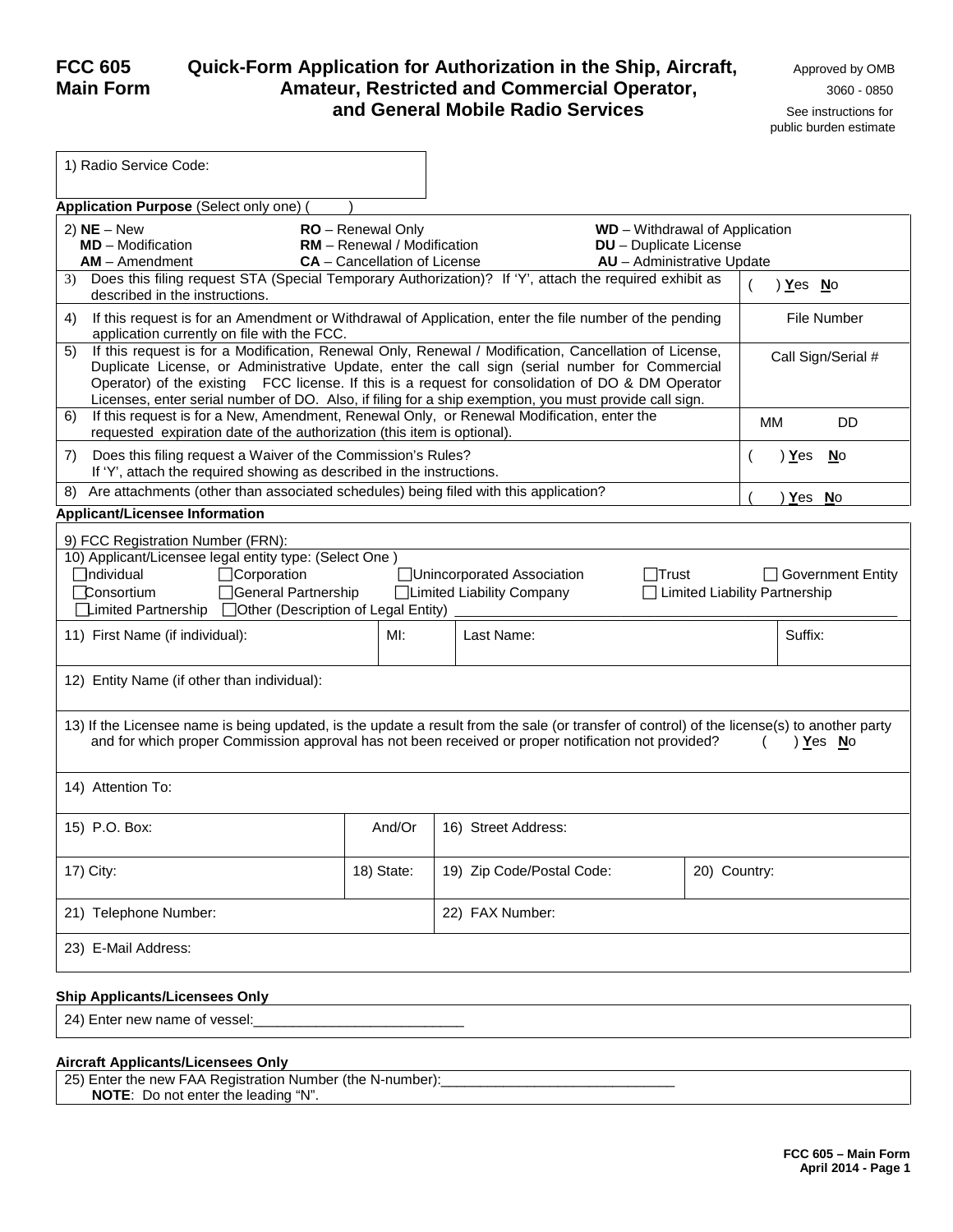#### **Fee Status**

| 26) Is the Applicant/Licensee exempt from FCC application fees? | ) Yes         | <b>No</b> |
|-----------------------------------------------------------------|---------------|-----------|
| 27) Is the Applicant/Licensee exempt from FCC regulatory fees?  | <u>Yes No</u> |           |

#### **General Certification Statements**

- 1) The Applicant/Licensee waives any claim to the use of any particular frequency or of the electromagnetic spectrum as against the regulatory power of the United States because of the previous use of the same, whether by license or otherwise, and requests an authorization in accordance with this application**.**
- 2) The Applicant/Licensee certifies that all statements made in this application and in the exhibits, attachments, or documents incorporated by reference are material, are part of this application, and are true, complete, correct, and made in good faith.
- 3) Neither the Applicant/Licensee nor any member thereof is a foreign government or a representative thereof.
- 4) The Applicant/Licensee certifies that neither the Applicant/Licensee nor any other party to the application is subject to a denial of Federal benefits pursuant to Section 5301 of the Anti-Drug Abuse Act of 1988, 21 U.S.C. § 862, because of a conviction for possession or distribution of a controlled substance. **This certification does not apply to applications filed in services exempted under Section 1.2002(c) of the rules, 47 CFR § 1.2002(c).** See Section 1.2002(b) of the rules, 47 CFR § 1.2002(b), for the definition of "party to the application" as used in this certification.
- 5) Amateur or GMRS Applicant/Licensee certifies that the construction of the station would NOT be an action which is likely to have a significant environmental effect (see the Commission's Rules 47 CFR Sections 1.1301-1.1319 and Section 97.13(a) rules (available at web site http://wireless.fcc.gov/rules.html).
- 6) Amateur Applicant/Licensee certifies that they have READ and WILL COMPLY WITH Section 97.13(c) of the Commission's Rules (available at web site http://wireless.fcc.gov/rules.html) regarding RADIOFREQUENCY (RF) RADIATION SAFETY and the amateur service section of OST/OET Bulletin Number 65 (available at web site http://www.fcc.gov/oet/info/documents/bulletins/).

#### **Certification Statements For GMRS Applicants/Licensees**

- 1) Applicant/Licensee certifies that he or she is claiming eligibility under Rule Section 95.5 of the Commission's Rules.
- 2) Applicant/Licensee certifies that he or she is at least 18 years of age.
- 3) Applicant/Licensee certifies that he or she will comply with the requirement that use of frequencies 462.650, 467.650, 462.700 and 467.700 MHz is not permitted near the Canadian border North of Line A and East of Line C. These frequencies are used throughout Canada and harmful interference is anticipated.
- 4) Non-Individual Applicants/Licensees certify that they have NOT changed frequency or channel pairs, type of emission, antenna height, location of fixed transmitters, number of mobile units, area of mobile operation, or increase in power.

#### **Certification Statements for Ship Applicants/Licensees (Including Ship Exemptions)**

- 1) Applicant/Licensee certifies that they are the owner or operator of the vessel, a subsidiary communications corporation of the owner or operator of the vessel, a state or local government subdivision, or an agency of the US Government subject to Section 301 of the Communications Act.
- 2) This application is filed with the understanding that any action by the Commission thereon shall be limited to the voyage(s) described herein, and that apart from the provisions of the specific law from which the Applicant/Licensee requests an exemption, the vessel is in full compliance with all applicable statues, international agreements and regulations.

#### **Signature**

28) Typed or Printed Name of Party Authorized to Sign

312(a)(1)), AND / OR FORFEITURE (U.S. Code, Title 47, Section 503).

First Name: MI: Last Name: Suffix: 29) Title: Signature: 30) Date: **Failure to Sign This Application May Result in Dismissal Of The Application And Forfeiture Of Any Fees Paid** WILLFUL FALSE STATEMENTS MADE ON THIS FORM OR ANY ATTACHMENTS ARE PUNISHABLE BY FINE AND/OR IMPRISONMENT (U.S. Code, Title 18, Section 1001) AND / OR REVOCATION OF ANY STATION LICENSE OR CONSTRUCTION PERMIT (U.S. Code, Title 47, Section

> **FCC 605 – Main Form April 2014 - Page 2**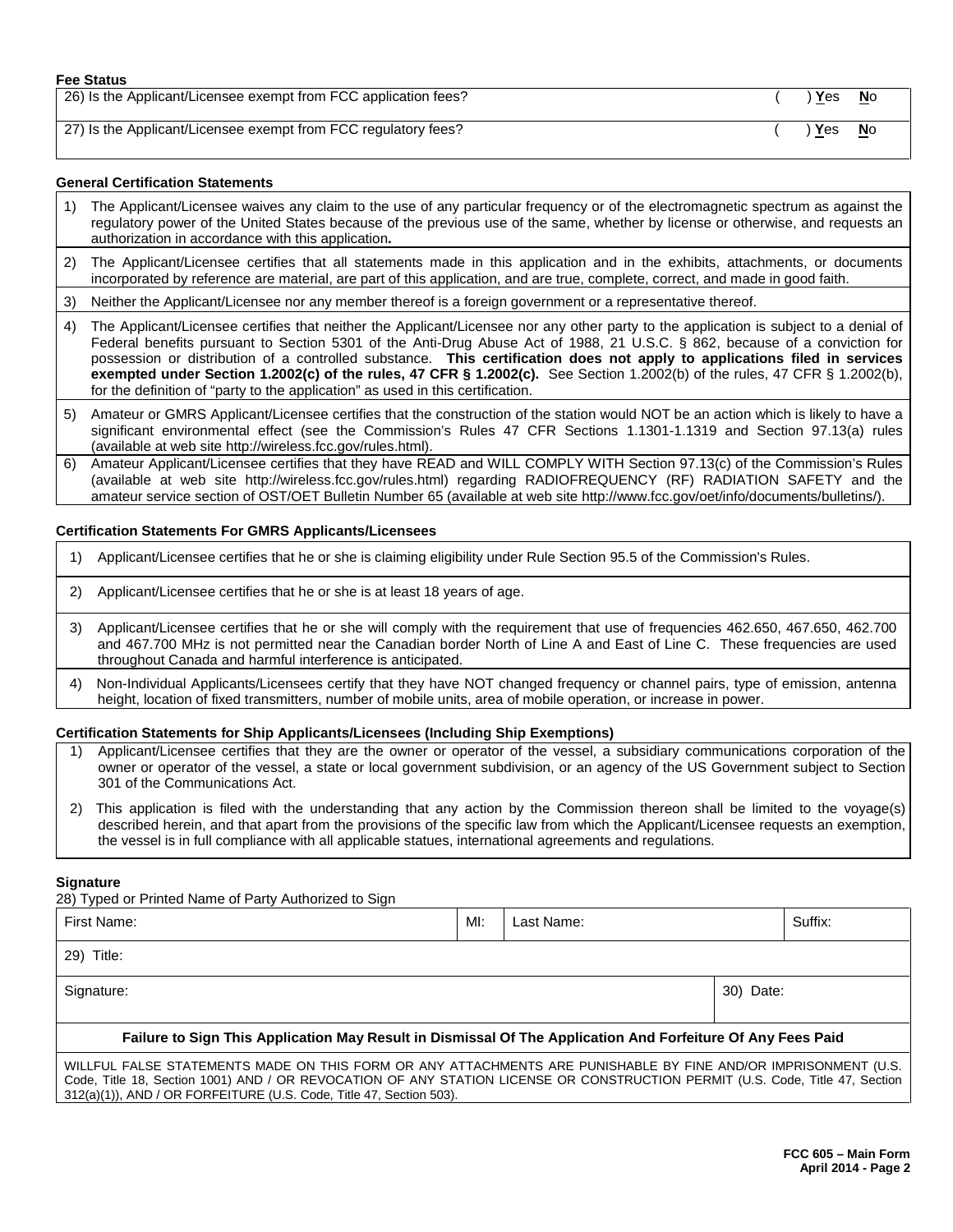### **FEDERAL COMMUNICATIONS COMMISSION**

**FCC 605 Schedule A**

### **Information and Instructions**

Approved by OMB 3060 – 0850 See 601 Main Form Instructions for public burden estimate

### **Schedule for Changes Affecting Multiple Call Signs or File Numbers Form FCC 605**

#### **Schedule A Instructions**

Form FCC 605 Schedule A, is a supplementary schedule for use with the FCC Quick-Form Application for Authorization in the Ship, Aircraft, Amateur, Restricted and Commercial Operator, and General Mobile Radio Services. Use this schedule when requesting changes that affect multiple call signs, serial numbers or file numbers. Schedule A is not used with initial applications. Complete this schedule to submit global changes to items on the FCC 605 Main Form that affect multiple call signs, multiple serial numbers or multiple file numbers, depending on the Application Purpose entered for Item 2 of that form. Note the following:

*Multiple File Numbers may be affected by these purposes:* Amendment or Withdrawal of Application

*Multiple Call Signs/Serial Numbers may be affected by these purposes:* Modification, Renewal Only, Renewal/Modification, Cancellation of License, Duplicate License, or Administrative Update

Each Schedule A or groups of Schedule A filed with the FCC 605 Main Form must use the same purpose, and only one purpose can be specified per submission.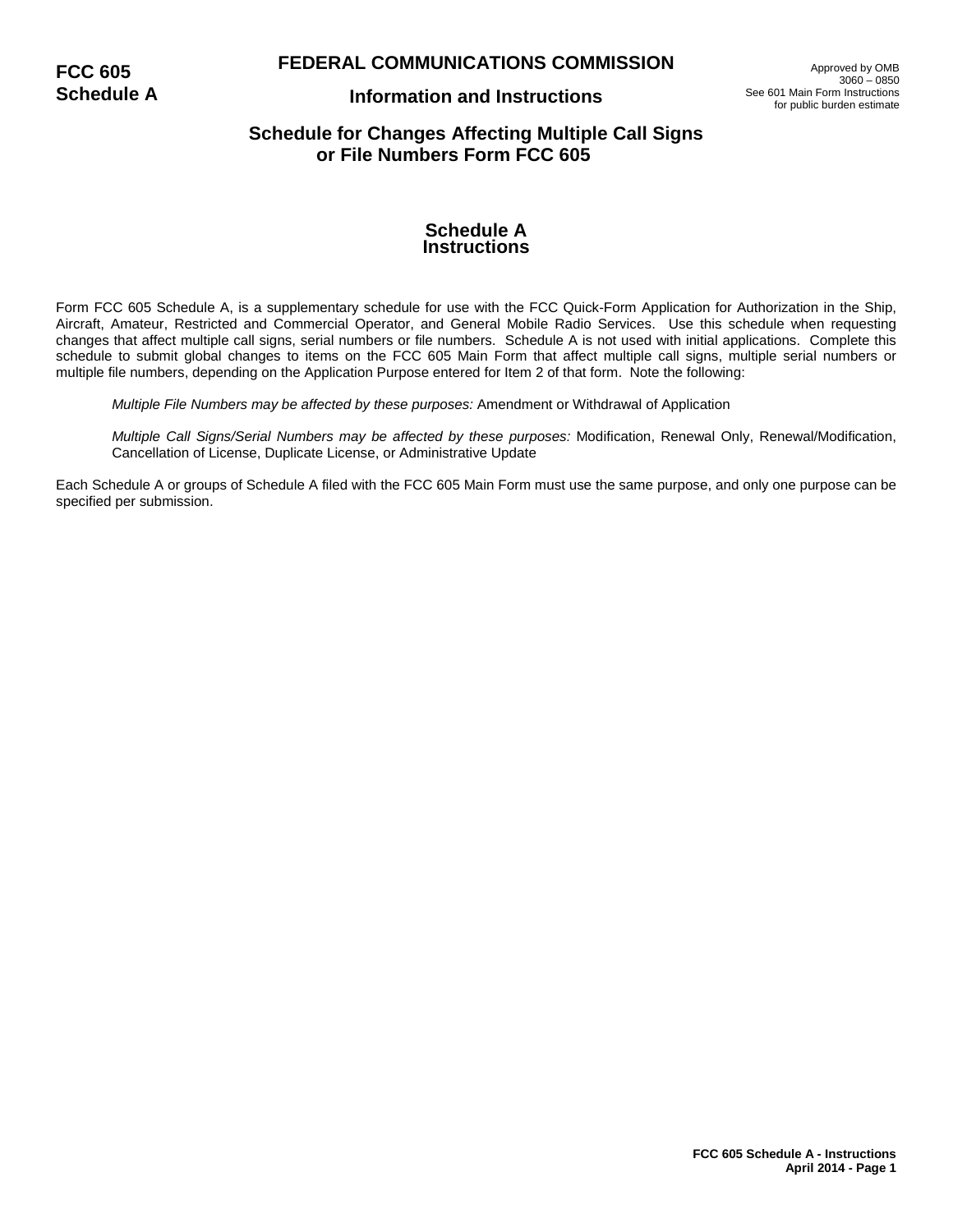### **FCC 605 Schedule for Changes Affecting Multiple Call Signs Approved by OMB**<br>**Or File Numbers Changes Approved by OMB SCHEDULE A CONTRACTE A ORIGINAL SUBSEX 3060 - 0850**

Enter only multiple call signs, serial numbers, or file numbers for the following Form FCC 605 Main Form purposes:

Amendment or Withdrawal of Application (File Numbers)

Modification, Renewal Only, Renewal/Modification, Cancellation of License, Duplicate License, or Administrative Update (Call Signs/Serial Numbers)

**Note**: Form FCC 605 Main Form allows the selection of only one purpose per submission.

Each Schedule A or groups of Schedule A filed with the FCC 605 Main Form must use the same purpose.

| Call Sign, Serial # or File # | Call Sign, Serial # or File # | Call Sign, Serial # or File # | Call Sign, Serial # or File # |
|-------------------------------|-------------------------------|-------------------------------|-------------------------------|
|                               |                               |                               |                               |
|                               |                               |                               |                               |
|                               |                               |                               |                               |
|                               |                               |                               |                               |
|                               |                               |                               |                               |
|                               |                               |                               |                               |
|                               |                               |                               |                               |
|                               |                               |                               |                               |
|                               |                               |                               |                               |
|                               |                               |                               |                               |
|                               |                               |                               |                               |
|                               |                               |                               |                               |
|                               |                               |                               |                               |
|                               |                               |                               |                               |
|                               |                               |                               |                               |
|                               |                               |                               |                               |
|                               |                               |                               |                               |
|                               |                               |                               |                               |
|                               |                               |                               |                               |
|                               |                               |                               |                               |
|                               |                               |                               |                               |
|                               |                               |                               |                               |
|                               |                               |                               |                               |
|                               |                               |                               |                               |
|                               |                               |                               |                               |
|                               |                               |                               |                               |
|                               |                               |                               |                               |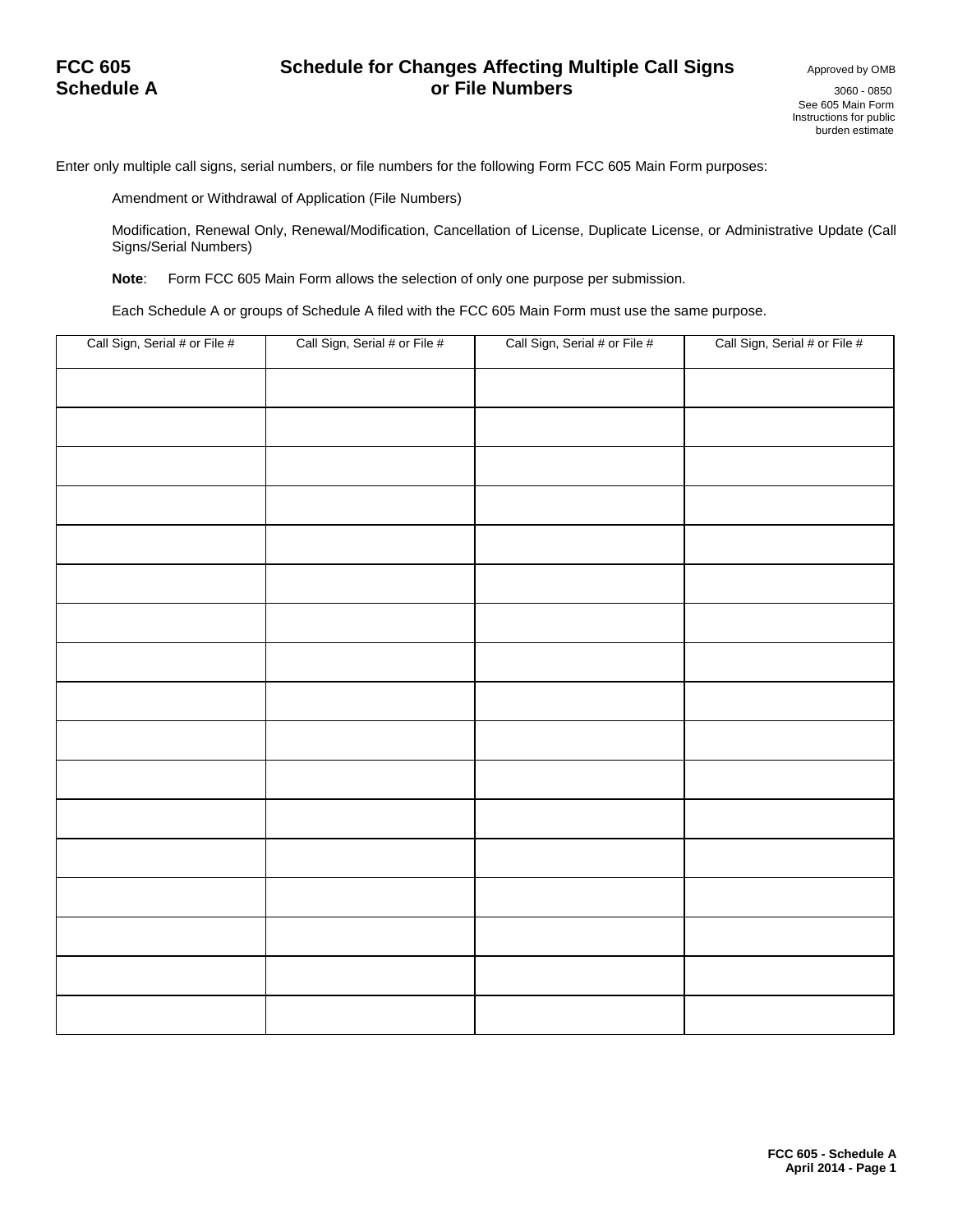# **FCC 605 FEDERAL COMMUNICATIONS COMMISSION** Approved by OMB

**Schedule B** 3060 - <sup>0850</sup> See 605 Main Form Instructions

### **Information and Instructions** *Information* **and Instructions**

### **Instructions for Schedule for Additional Data for the Ship Radio Service (Part 80)**

Form FCC 605, Schedule B, is a supplementary schedule for use with the FCC Quick-Form Application for Authorization in the Ship, Aircraft, Amateur, Restricted and Commercial Operator, and the General Mobile Radio Services, FCC 605 Main Form. This schedule is used to supply information for Ship Radio Service (Part 80). The FCC 605 Main Form must be filed in conjunction with this schedule.

### **Schedule B Instructions**

#### **You must obtain an FCC Ship Radio Station License if you answer 'Y' to any of the following questions. You must answer 'Y' or 'N' to each item.**

Item 1 Enter 'Y' if you are required by law or treaty to carry a radio on your vessel. Otherwise, enter 'N'.

Item 2 Enter 'Y' if your vessel travels to foreign ports. Otherwise, enter 'N'.

Item 3 Enter 'Y' if you have marine radio equipment on board your vessel other than marine VHF radios, EPIRBs (Emergency Position Indicating Radio Beacon), and radar. Otherwise, enter 'N'.

**NOTE:** If you answered 'N' to Item 1, Item 2, and Item 3, you are not required to obtain a license - you do not need to file this form with the FCC.

**ADDITIONAL NOTE:** If a ship license is not required, and you choose not to renew, the emergency information used to identify a ship in distress will become inactive and not maintained by the FCC. Correct ship station information is vital for emergency purposes, making it easier to identify and find boats in distress. If you were previously issued a Maritime Mobile Ship Identity (MMSI) by the FCC for a DSC radio, you may update your ship station information with Boat U.S. free of charge using the FCC-issued MMSI unless the FCC-issued MMSI ends in 3 zeros.

[\(http://www.boatus.com/mmsi/](http://www.boatus.com/mmsi/) ).

#### **Type of License**

Item 4 Enter the appropriate letter for the type of authorization desired.

Enter 'R' if the type of license is regular (transmitter(s) to be used on 1 vessel only).

Enter 'P' if the type of license is portable (a single transmitter will be used on various U.S. registered vessels).

 Enter 'F' if the type of license is fleet (several vessels will each have transmitters that operate in similar frequency bands and are to be licensed under one authorization). If the type of license is a fleet, also enter the number of ships in the fleet.

#### **Class of Ship**

#### Item 5

General Class of Ship - Enter the appropriate two letter code from the following list that describes the general class of ship:

| GVOfficial Service Ship |
|-------------------------|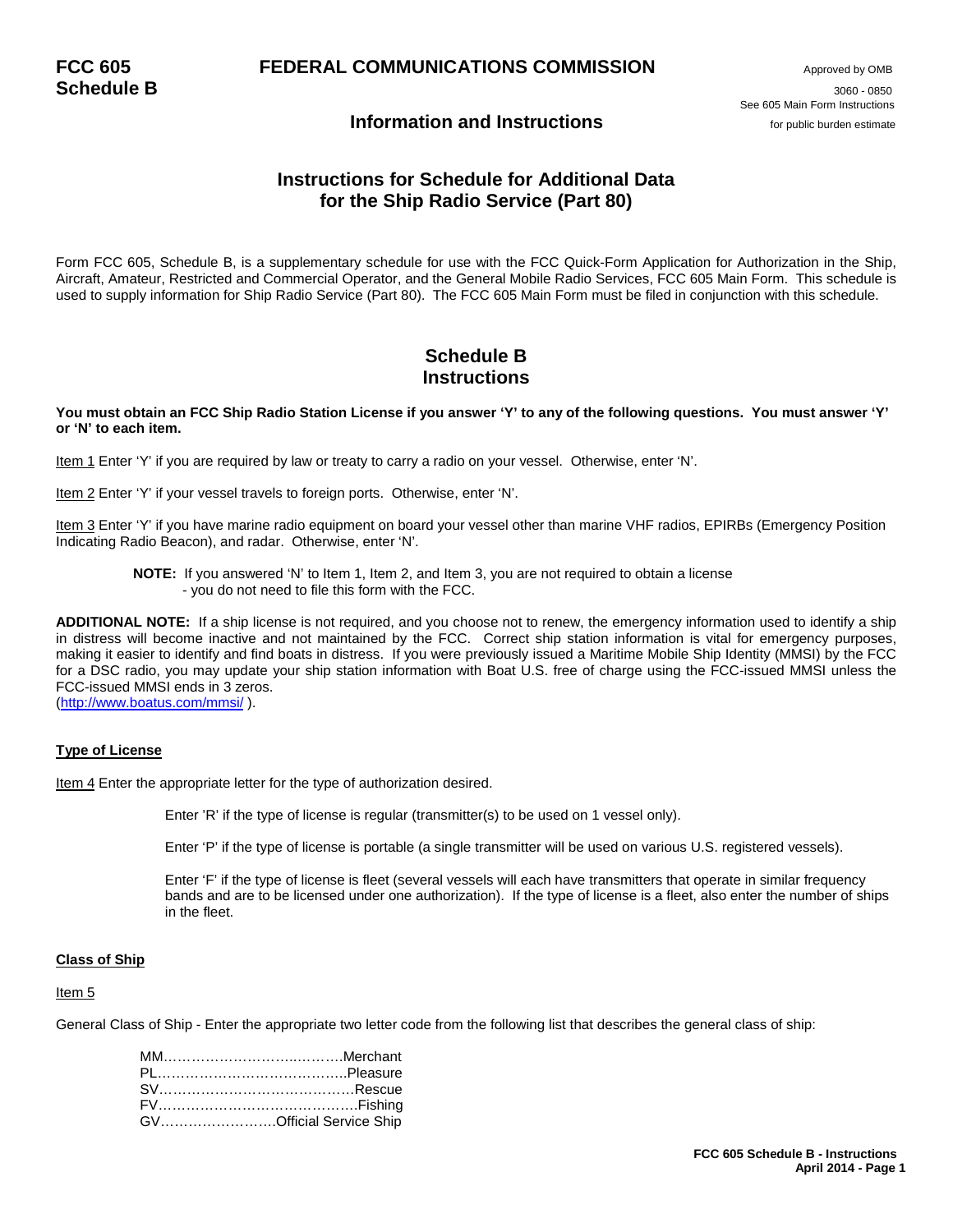Specific Class of Ship - Enter the appropriate two or three letter code from the following list that describes the specific class of ship:

| ACVAir-cushion vehicle     |
|----------------------------|
|                            |
|                            |
|                            |
|                            |
| PMXCargo and Passenger     |
|                            |
|                            |
| CONContainer Ship          |
|                            |
|                            |
|                            |
|                            |
|                            |
|                            |
|                            |
|                            |
|                            |
|                            |
| EXPResearch or Survey Ship |
|                            |
|                            |
|                            |
| RAVSupply Vessel           |
|                            |
| ECOTraining Ship           |
|                            |
|                            |
|                            |
|                            |
|                            |

#### **Other Required Information**

Item 6 If applying for a new ship station authorization and the ship already has been assigned a four (4) letter call sign (*e.g.*, WXYZ) by the FCC, enter it here.

Item 7 Enter the name of the ship, if it has one. If it does not, it is suggested that you name your ship for identification purposes and your own safety. If your ship is not named, and you have not provided a State Registration number in item 5, your application will be returned.

Item 8 Enter the official Coast Guard Documentation Number (as it appears on the document, e.g., 250012) or the State Registration Number (as it appears on the registration, e.g., FL2011GG) of the ship. Do not provide a foreign registration number since the FCC does not license foreign registered vessels.

Item 9 Enter 'Y' if the ship will make international voyages. Otherwise, enter 'N'.

**NOTE:** Applications for a fleet station license, the vessels do not engage in voyages to any foreign country. See 47 CFR § 80.55.

Item 10 Enter 'Y' if the ship will communicate with foreign coast stations. Otherwise, enter 'N'.

#### **Radiotelegraph, Narrow-band Direct-printing (NB-DP)/SITOR, and Digital Selective Calling Equipment Information**

Items 11-13 Complete only if you have Radiotelegraph, Narrow-band Direct-printing (NB-DP)/SITOR, or Digital Selective Calling Equipment on board the vessel. Check each box that applies and provide the additional information as needed.

If you have been issued an MMSI number by COMSAT/Lockheed Martin or Stratos, enter in Item 13.

**Note:** If you have been issued an MMSI number by BoatUS, Maritel or SeaTow, these MMSI numbers are for vessels that do not require an FCC license. DO NOT enter the MMSI number in Item 13. A new MMSI number will be issued by the Federal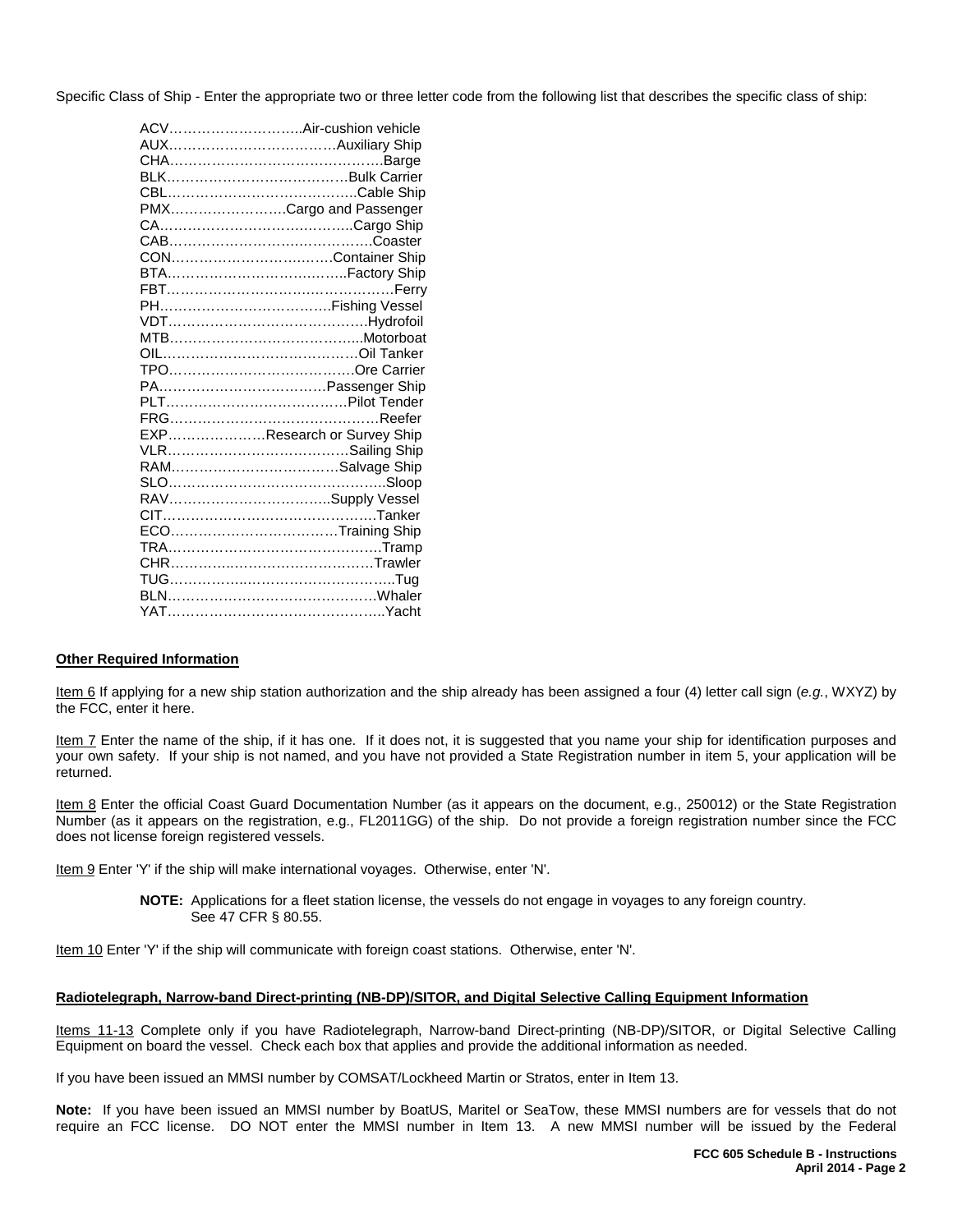Communications Commission.

#### **Ship Radio Requirement Categories and Information**

Items 14-15 Complete only if the vessel is required by law or treaty to carry radio equipment. Enter 'Y' or 'N" for each requirement in item 14. Enter the gross tonnage of the ship in item 15. If the ship is not documented or if the gross tonnage is not known, enter the ship's length in meters in item 15.

- (A) RADIOTELEGRAPH STATION REQUIRED BY TITLE III, PART II OF THE COMMUNICATIONS ACT is required on:
	- 1) Cargo vessels 1600 and upward gross tons;

2) Vessels carrying more than 12 passengers, when leaving or attempting to leave U.S. harbor or port for a voyage in the open sea.

**Note:** A vessel determined by the United States Coast Guard to have the equipment required to implement the Global Maritime Distress and Safety System installed and operating in good working condition is not required to be equipped with a radiotelegraph station.

(B) RADIOTELEPHONE STATION REQUIRED BY TITLE III, PART II OF THE COMMUNICATIONS ACT OR SAFETY CONVENTION is required on cargo vessels 300 to 1600 gross tons.

**Note:** Passenger vessels and cargo vessels over 300 gross tons listed in category (A) and (B) are also subject to the Safety Convention when navigated on international voyages, except on the Great Lakes.

(C) RADIOTELEPHONE STATION REQUIRED BY TITLE III, PART III OF THE COMMUNICATIONS ACT applies to any vessel transporting MORE THAN SIX PASSENGERS FOR HIRE, to be navigated in the open sea or any tidewater adjacent or contiguous to the open sea. This DOES NOT apply to vessels on the Great Lakes or to vessels subject to Title III, Part II.

(D) RADIOTELEPHONE STATION REQUIRED BY GREAT LAKES RADIO AGREEMENT:

- 1) Every vessel 20 meters or over;
- 2) Every vessel engaged in towing another vessel or floating object, except:
	- a) Where the maximum length of the towing vessel, measured from end to end over the deck exclusive of sheer, is less than 8 meters and the length or breadth of the tow, exclusive of the towing line, is less than 20 meters;
	- b) Where the vessel towed complies with subpart 80.951(b); or
	- c) Where the towing vessel and tow are located within a booming ground (an area in which logs are confined).
- 3) Any vessel carrying more than six passengers for hire.

(E) RADIOTELEPHONE STATION REQUIRED BY THE VESSEL BRIDGE-TO-BRIDGE RADIOTELEPHONE ACT applies to the following:

- 1) Every power driven vessel of 20 meters or more in length;
- 2) Every vessel 100 gross tons and upwards carrying one or more passengers for hire;
- 3) Every towing vessel 7.8 meters or over;
- 4) Dredges or floating plants engaged in operations near a channel or fairway. An unmanned or intermittently manned floating plant under the control of a dredge shall not be required to have a separate radiotelephone capability.

#### **SEARCH AND RESCUE INFORMATION**

Items 16 & 16a Complete name, address, telephone number, fax number and e-mail address of emergency contact person ashore and alternative emergency contact person ashore. This information will not be made available for public inspection.

Item 17 Enter 406 MHz EPIRB identification code (15 digit number provided by EPIRB manufacturer).

Item 18 Chose the radio installation(s) for the ship and survival craft.

Item 19 Provide the exact quantity of each type of survival craft, raft and/or lifeboat. (A range is not acceptable)

Item 20 Enter the capacity of persons on board including passengers and crew.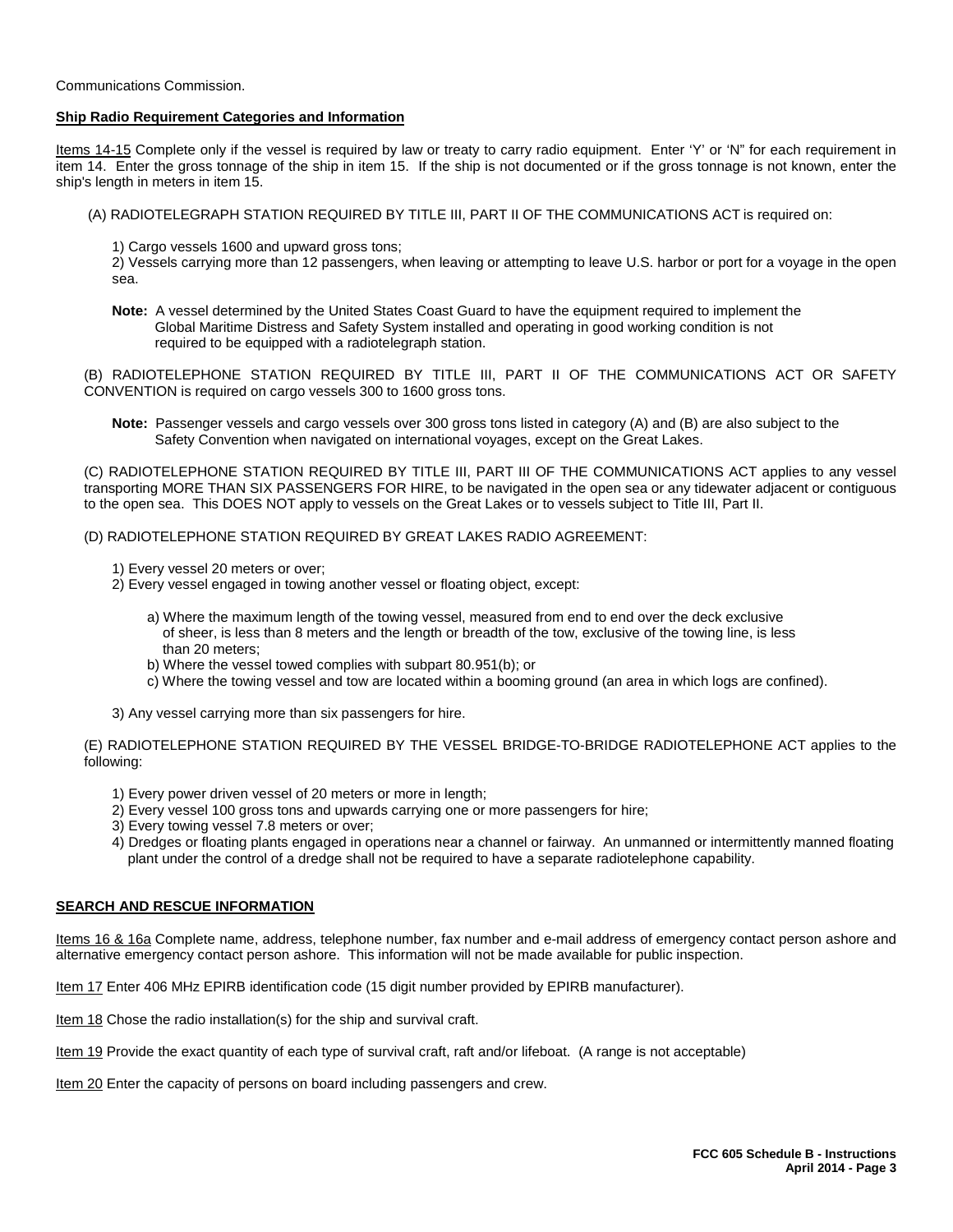### **FCC 605 Schedule for Additional Data for the** Approved by OMB **Schedule B** 3060 - **Ship Radio Service (Part 80)** 3060 - 0850 - 0850 - 0850

 See 605 Main Form Instructions for public burden estimate

**You must obtain an FCC Ship Radio Station License if you answer 'Y' to any of the following items and each item must be completed with a 'Y' or 'N' response:**

1) Are you required by law or treaty to carry a radio on your vessel?  $( )$   $Yes$   $N$ o

2) Does your vessel travel to foreign ports? ( ) Yes No

3) Do you have marine radio equipment on board your vessel other than marine VHF radios, EPIRBs (Emergency Position Indicating Radio Beacon), and radar? ( ) Yes No

**If you answered 'Y' to any of these questions, you must obtain an FCC Ship Radio Station License, continue to complete the form. If you answered 'N' to all of these questions, you do not need to file this form with the FCC.**

4) Type of License:  $($  ) **R**egular **Portable Fleet If Fleet**, give number of ships in fleet:

5) Class of Ship: (enter one code for each) General Class of Ship: \_\_\_\_\_\_\_\_\_\_\_\_\_Specific Class of Ship: \_\_\_\_\_\_\_\_\_\_\_\_\_

6) If application is for a new authorization and the ship already has a four letter call sign, enter it here:

#### **Other Required Information**

7) Name of ship:

8) Official Number of ship (Coast Guard Documentation No. or State Registration No.):

9) Will ship make international voyages? (Fleet Station applications must select 'N', see 47 CFR § 80.55.) ( ) Yes No

10) Will ship communicate with foreign coast stations? ( ) Yes No

**Complete items 11-13 only if you have Radiotelegraph, Narrow-band Direct-printing (NB-DP)/SITOR, or Digital Selective Calling Equipment. Check each box that applies and provide information as needed.**

11) I have Radiotelegraph (2000-27500 KHz) on my vessel and the FCC has not yet assigned a Morse working series to my vessel.

12) I have Digital Selective Calling (DSC) equipment and/or Radiotelegraph NB-DP and need a new 9 digit Maritime Mobile Service Identity (MMSI). **Do not** check this box if you already have been assigned a 9 digit MMSI by the FCC or received a 9 digit MMSI by commissioning an INMARSAT B, C, or M terminal through COMSAT/Lockheed Martin.

 **Note:** The single MMSI assigned by the FCC or issued by COMSAT/Lockheed Martin or Stratos should be used with all DSC radio equipment and INMARSAT B, C, or M terminals on board your vessel.

13) If already assigned, my MMSI Number is:

**Complete items 14 and 15 only if vessel is required by law or treaty to carry radio equipment.** 14) **Ship Radio Requirement Categories**

| (A) RADIOTELEGRAPH STATION REQUIRED BY TITLE III, PART II OF THE COMMUNICATIONS ACT    |     | Yes No |
|----------------------------------------------------------------------------------------|-----|--------|
| (B) RADIOTELEPHONE STATION REQUIRED BY TITLE III, PART II OF THE COMMUNICATIONS ACT OR |     |        |
| SAFETY CONVENTION                                                                      |     | Yes No |
| (C) RADIOTELEPHONE STATION REQUIRED BY TITLE III, PART III OF THE COMMUNICATIONS ACT   |     |        |
|                                                                                        |     | Yes No |
| (D) RADIOTELEPHONE STATION REQUIRED BY GREAT LAKES RADIO AGREEMENT                     |     |        |
|                                                                                        |     | Yes No |
| (E) RADIOTELEPHONE STATION REQUIRED BY THE VESSEL BRIDGE-TO-BRIDGE RADIOTELEPHONE      |     |        |
| <b>ACT</b>                                                                             | Yes | No     |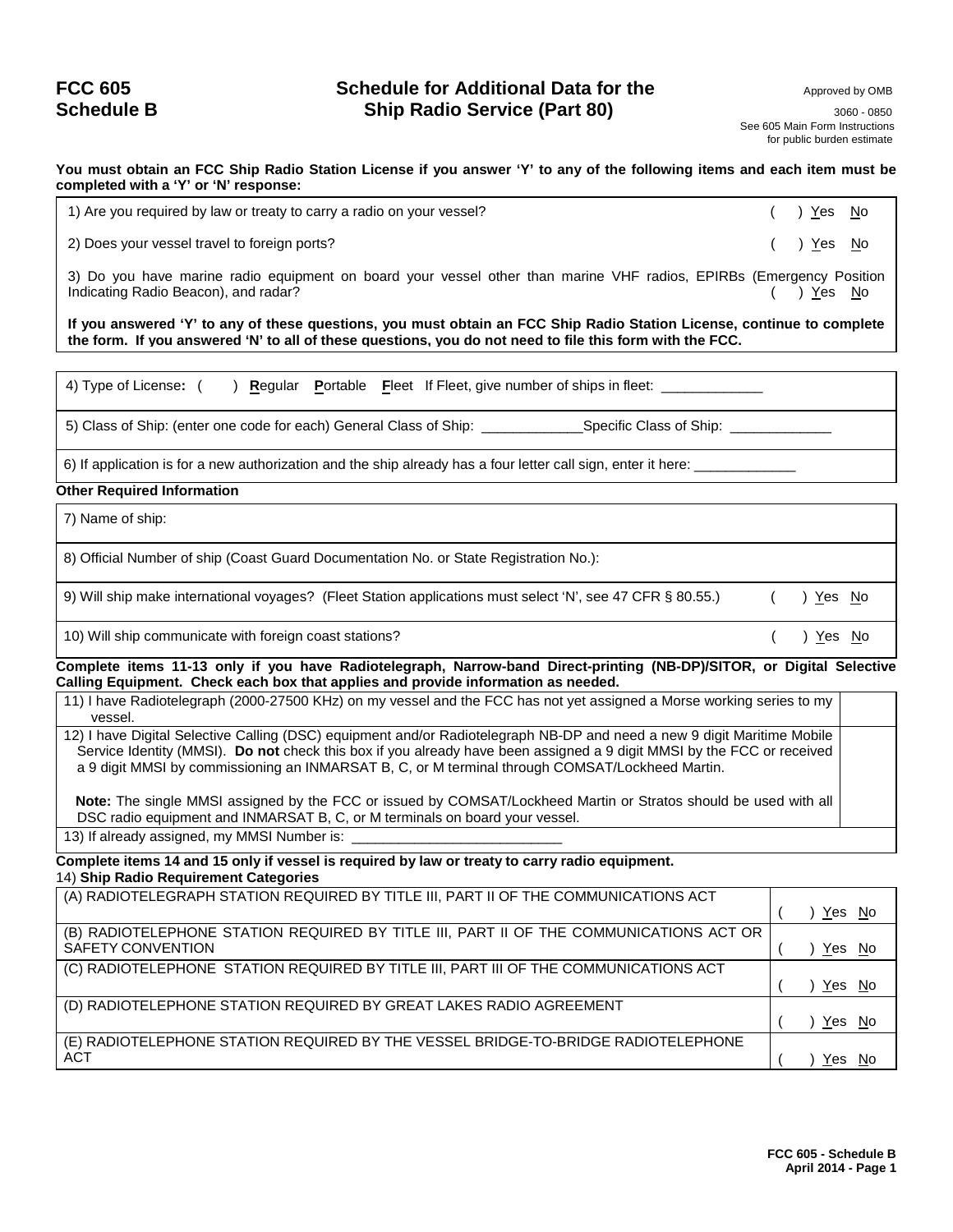#### 15) **Ship Information**

Gross Tonnage:  $\vert$  Length (in meters):

### **SEARCH & RESCUE INFORMATION**

#### 16) **EMERGENCY CONTACT PERSON ASHORE**

| First Name (if individual): | MI: |  |                |  | Suffix:  |
|-----------------------------|-----|--|----------------|--|----------|
| <b>Street Address:</b>      |     |  |                |  |          |
| City:<br>State:             |     |  | Zip Code:      |  | Country: |
| Telephone Number: (         |     |  | FAX Number: () |  |          |
| E-Mail Address:             |     |  |                |  |          |

### 16a) **ALTERNATIVE EMERGENCY CONTACT PERSON ASHORE**

| First Name (if individual): |        | MI: | Last Name:     | Suffix:  |
|-----------------------------|--------|-----|----------------|----------|
| <b>Street Address:</b>      |        |     |                |          |
| City:                       | State: |     | Zip Code:      | Country: |
| Telephone Number: ()        |        |     | FAX Number: () |          |
| E-Mail Address:             |        |     |                |          |

17) 406 MHz EPIRB Identification Code:

(15 digit number provided by EPIRB manufacturer)

| 18) Radio Installation(s) for Ship and Survival Craft:                           |                                     |                                        |  |  |  |  |  |  |  |
|----------------------------------------------------------------------------------|-------------------------------------|----------------------------------------|--|--|--|--|--|--|--|
| $\sqcup$ INMARSAT A                                                              | $\lrcorner$ INMARSAT MINI M         | $\Box$ DSC                             |  |  |  |  |  |  |  |
| $\lrcorner$ inmarsat b                                                           | $\lrcorner$ vhF                     | 406 MHz EPIRB                          |  |  |  |  |  |  |  |
| INMARSAT C                                                                       | $\neg$ MF                           | 121.5 MHz EPIRB<br>$\mathsf{L}$        |  |  |  |  |  |  |  |
| INMARSAT M                                                                       | $\sqcap$ HF                         | $\Box$ SART                            |  |  |  |  |  |  |  |
| 19) Quantity of Survival Craft(s):                                               | Quantity of RAFT(S): ______________ | Quantity of LIFEBOAT(S): _____________ |  |  |  |  |  |  |  |
| 20) Capacity of Persons on Board (including passengers and crew): ______________ |                                     |                                        |  |  |  |  |  |  |  |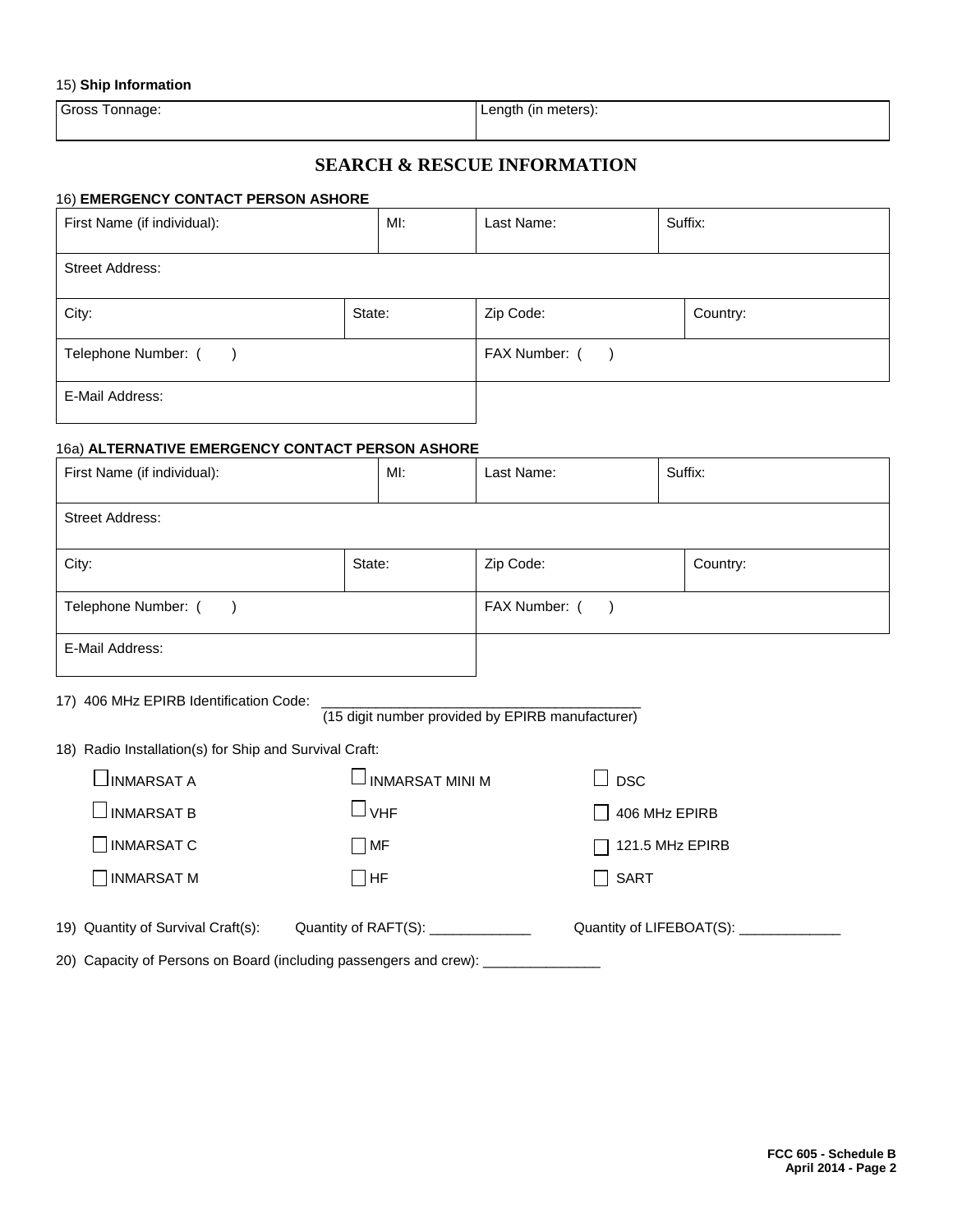# **FCC 605 FEDERAL COMMUNICATIONS COMMISSION** Approved by OMB **Schedule C Approved by OMB**

**Schedule C** 3060 - <sup>0850</sup> See 605 Main Form Instructions

### **Information and Instructions** *Information* **and Instructions**

### **Instructions for Schedule for Additional Data for the Aircraft Radio Service (Part 87)**

Form FCC 605, Schedule C, is a supplementary schedule for use with the FCC Quick-Form Application for Authorization in the Ship, Aircraft, Amateur, Restricted and Commercial Operator, and the General Mobile Radio Services, FCC 605 Main Form. This schedule is used to supply information for authorizations in the Aircraft Radio Service (Part 87). The FCC 605 Main Form must be filed in conjunction with this schedule.

**You must obtain an FCC Aircraft Radio Station License if you make international flights or communicate with foreign stations. If you are not required to obtain a license - you do not need to file this form with the FCC.**

### **Schedule C Instructions**

#### **Aircraft Making International Flights or Communications Information**

- Item 1 Enter 'Y' or 'N' if you will be making international flights or communicating with foreign stations. If 'Y', complete the form. If 'N', you are not required to obtain a license – you do not need to file this form with the FCC.
- Item 2 Enter the FAA Registration Number (the N-number). Leave blank if this is an initial application for Fleet or Portable license.  **NOTE**: Do not enter the leading 'N'.
- Item 3a If the application is for a Fleet license, enter 'Y'; otherwise, enter 'N'. (When entering 'Y', Item 1, FAA Registration Number should be blank)
- Item 3b Enter the total number of aircraft in the Fleet if item 2a is answered 'Y'.
- Item 4 If the application is for a Portable (a single transmitter will be used on various U.S. registered aircraft) license, enter 'Y'; otherwise, enter 'N'. (When entering 'Y', Item 1, FAA Registration Number should be blank)
- Item 5 If the application is for a Private Aircraft, enter 'P'. Otherwise, enter 'A' for Air Carrier.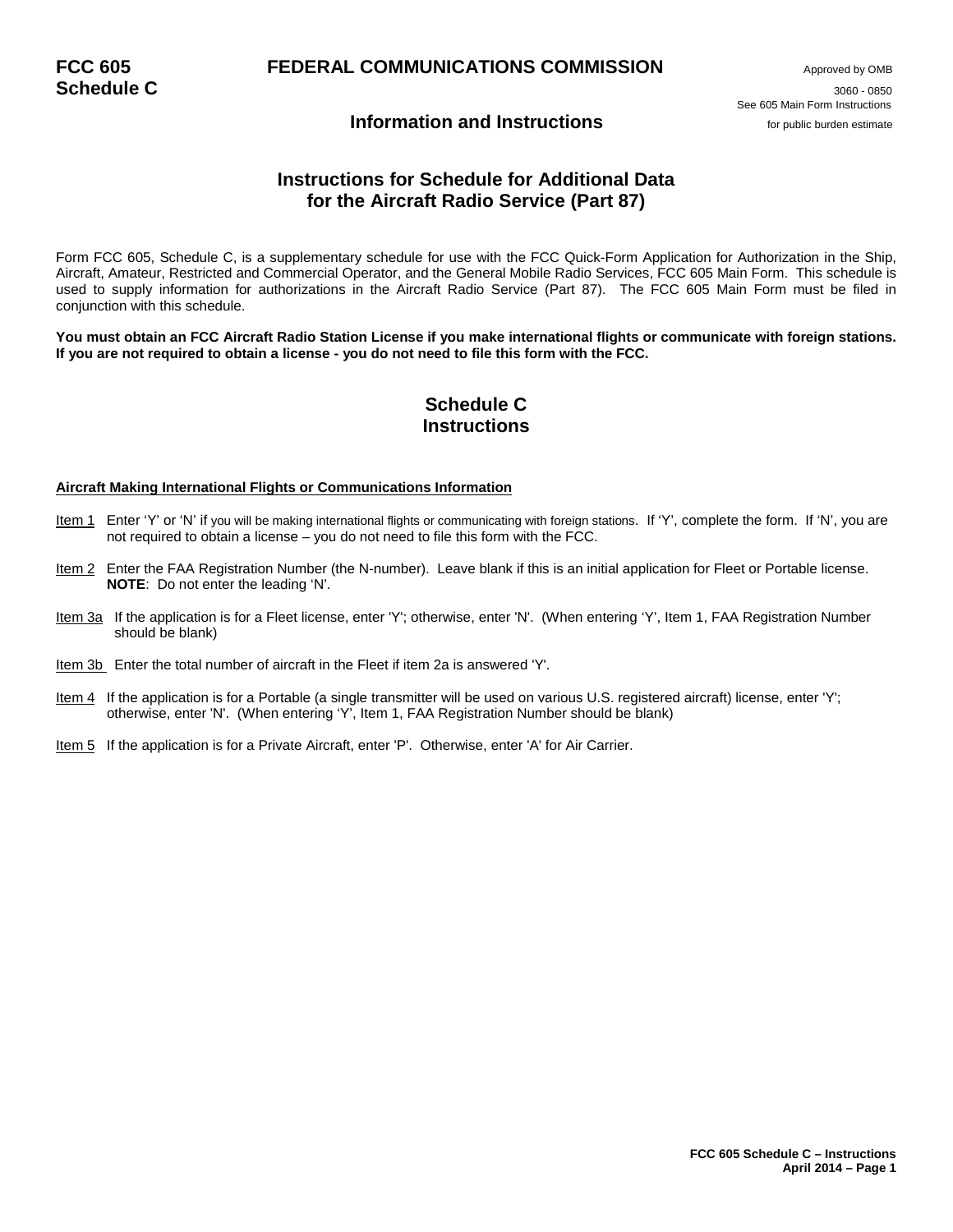| <b>FCC 605</b>    |  |
|-------------------|--|
| <b>Schedule C</b> |  |

## **Schedule for Additional Data for the <b>Schedule for Additional Data for the** Approved by OMB Aircraft Radio Service (Part 87) **Aircraft Radio Service (Part 87)**

 See 605 Main Form Instructions for public burden estimate

| 1) Will you be making international flights or communicating with foreign stations? () Yes No<br>If 'Y', complete the form. If 'N', you are not required to obtain a license – you do not need to file this form with the FCC. |                                        |  |
|--------------------------------------------------------------------------------------------------------------------------------------------------------------------------------------------------------------------------------|----------------------------------------|--|
| 2) Provide the FAA Registration Number (N-number): N_                                                                                                                                                                          |                                        |  |
| 3a) Is this application for a Fleet License?<br>Yes No                                                                                                                                                                         | 3b) Total number of aircraft in fleet? |  |
| 4) Is application for a portable license? (<br>) Yes No                                                                                                                                                                        |                                        |  |
| 5) Select Classification (Enter only one): ( ) Private Aircraft<br><b>Air Carrier</b>                                                                                                                                          |                                        |  |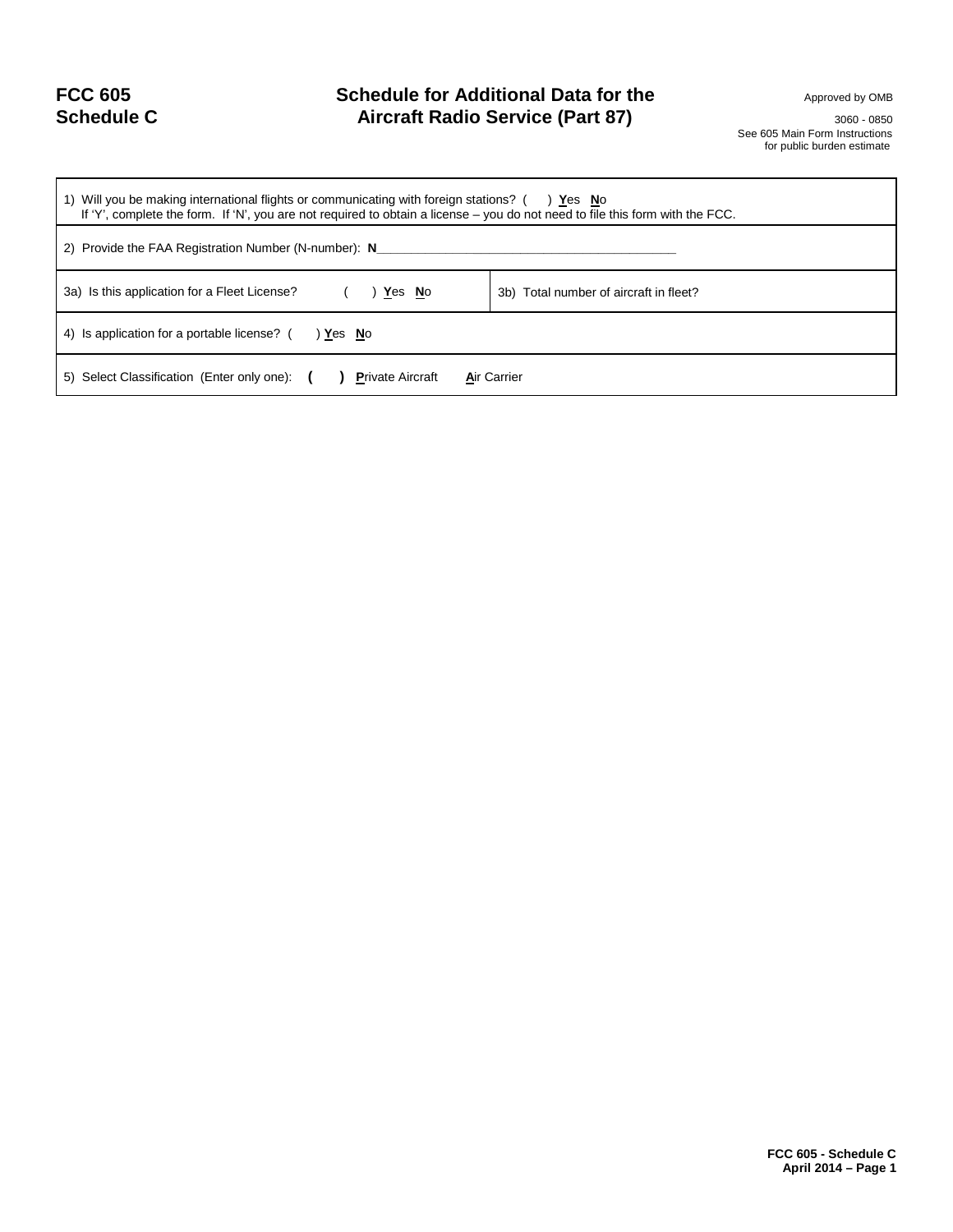# **FCC 605 FEDERAL COMMUNICATIONS COMMISSION** Approved by OMB<br> **Schedule D** 3060 - 0850

**Schedule D** 3060 - <sup>0850</sup> See 605 Main Form Instructions

### **Information and Instructions** *Information* **and Instructions**

### **Instructions for Schedule for Additional Data in the Amateur Radio Service**

Form FCC 605, Schedule D, is a supplementary schedule for use with the FCC Quick-Form Application for Authorization in the Ship, Aircraft, Amateur, Restricted and Commercial Operator, and the General Mobile Radio Services, FCC 605 Main Form. This schedule is used to apply for the required license authorization in the Amateur Radio Service. This schedule is used to apply for a call sign change or to apply for a vanity call sign. The FCC 605 Main Form must be filed in conjunction with this schedule.

### **Schedule D Instructions**

#### **Amateur Station Call Sign Change and Vanity Call Sign Request Information**

Item 1 If this is a request to change your call sign to the next systematically assigned call sign you are eligible for, enter 'Y'. This will result in your call sign being selected by the FCC from an alphabetized list corresponding to the geographic region of your mailing address and operator class. If this is to request a Vanity call sign, enter 'N'. If this is a Modification or Renew/Modification application with NO change in call sign requested, enter 'N' and skip Items 2 and 3.

Item 2 If this is a request to apply for a vanity call sign, place an 'X' in the appropriate box and enter the additional information requested. (**Only one block may be checked**)

Item 3 Preference List: Give the exact prefix, numeral and suffix of each call sign that you wish to include in your preference list for vanity call sign assignment. NOTE: If none of the call signs that you request are assignable, you will retain your existing call sign.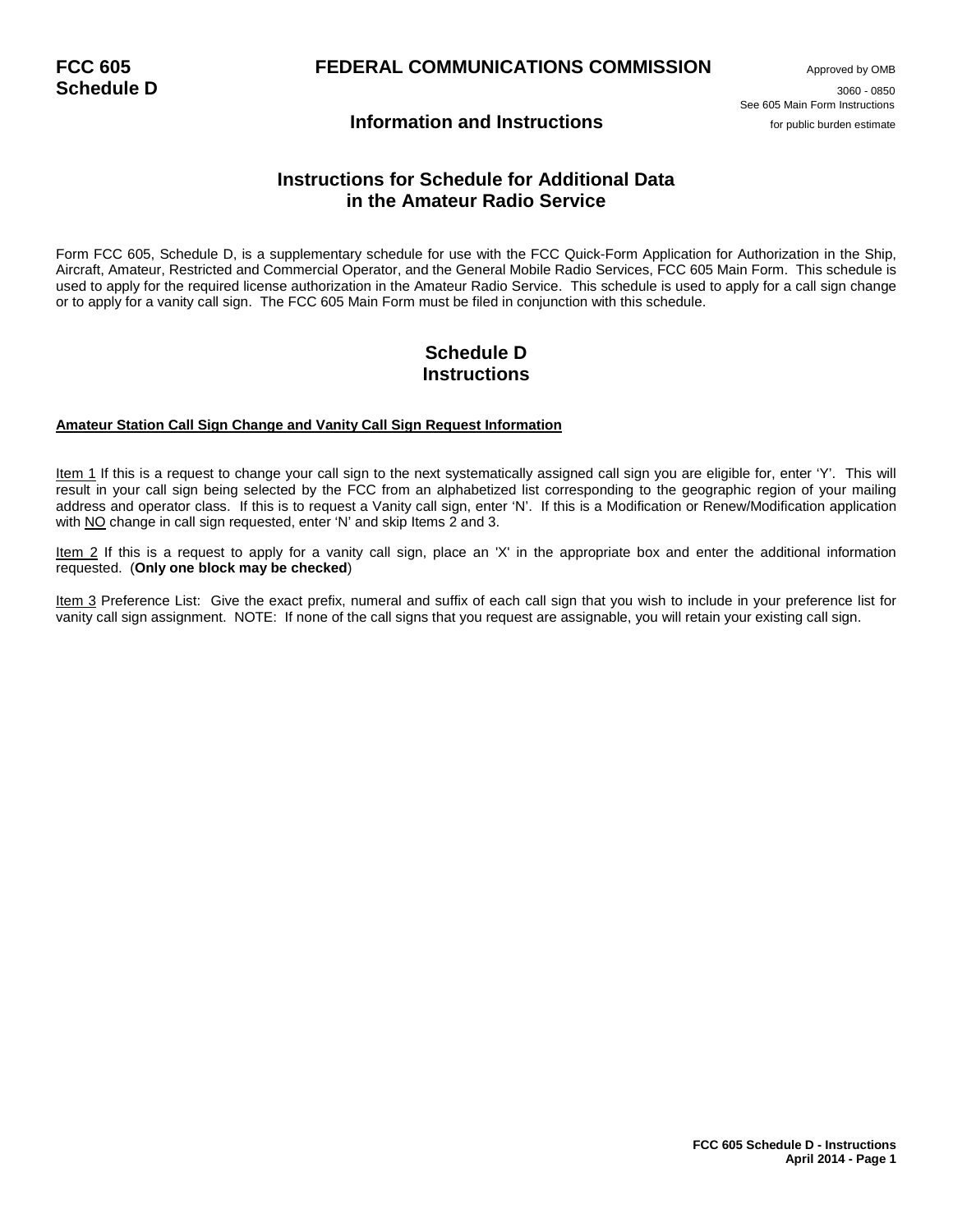### **FCC 605 Schedule for Additional Data in the** Approved by OMB **Schedule D Amateur Radio Service** 3060 - 0850 3060 - 0850

 See 605 Main Form Instructions for public burden estimate

### **AMATEUR STATION CALL SIGN CHANGE AND VANITY CALL SIGN REQUEST**

#### **Systematic Call Sign Change**

1) Is this a request to change your station call sign to the next systematically available call sign? () Yes No

**If you answered Yes ('Y') to Item 1, do** *not* **complete Items 2 and 3 on this schedule. If completing Item 2, Item 1 must be answered No ('N').**

#### **Vanity Call Sign Change**

|    | 2) I hereby apply for a vanity call sign under the following eligibility: (make an 'X' in the appropriate box and enter the required information):<br>(Only 1 block may be checked)                                                                                                                                                                                                                                                                                                                                                                                                                                                                                                                                                                                                                                             |
|----|---------------------------------------------------------------------------------------------------------------------------------------------------------------------------------------------------------------------------------------------------------------------------------------------------------------------------------------------------------------------------------------------------------------------------------------------------------------------------------------------------------------------------------------------------------------------------------------------------------------------------------------------------------------------------------------------------------------------------------------------------------------------------------------------------------------------------------|
| A) | FORMER PRIMARY STATION HOLDER: I request call sign _______________ be shown on my primary station license. By checking<br>this box, I certify that the call sign being requested was previously assigned to my station and that I can provide documentation, if<br>requested.                                                                                                                                                                                                                                                                                                                                                                                                                                                                                                                                                   |
| B) | CLOSE RELATIVE OF FORMER HOLDER: I request call sign _______________ be shown on my primary station license. By<br>checking this box, I certify that the call sign being requested was shown on the primary station license of my deceased spouse, child,<br>grandchild, stepchild, parent, grandparent, stepparent, brother, sister, stepbrother, stepsister, aunt, uncle, niece, nephew, or in-law<br>within the past 2 years and that I can provide documentation, if requested.<br>Enter the deceased relationship to you:                                                                                                                                                                                                                                                                                                  |
| C) | FORMER CLUB STATION HOLDER: I request call sign _______________ be shown on the license for the club station, for which I<br>am the license trustee. By checking this box, I certify that the call sign being requested was shown on the license for this club station<br>within the past 2 years and that I can provide documentation, if requested.                                                                                                                                                                                                                                                                                                                                                                                                                                                                           |
| D) | CLUB STATION WITH CONSENT OF FORMER HOLDER OR CLOSE RELATIVE OF FORMER HOLDER: I request that the call sign<br>be shown on the license for the club station, for which I am the license trustee. By checking this box, I certify that<br>the call sign being requested was shown on the primary station license of a person now deceased within the past 2 years. I also<br>certify that I am acting with written consent of the former holder now deceased or of the deceased former holder's spouse, child,<br>grandchild, stepchild, parent, grandparent, stepparent, brother, sister, stepbrother, stepsister, aunt, uncle, niece, nephew, or in-law,<br>and I can provide documentation of that consent, if requested.<br>Enter "self" if deceased licensee gave consent or the relationship of the person giving consent: |
| E) | PRIMARY STATION PREFERENCE LIST: I request the first assignable call sign from my preference list in item #3 be shown on the<br>license for my primary station.                                                                                                                                                                                                                                                                                                                                                                                                                                                                                                                                                                                                                                                                 |
| F) | CLUB STATION PREFERENCE LIST: I request the first assignable call sign from my preference list in item #3 be shown on the<br>license for the club station, for which I am the license trustee.                                                                                                                                                                                                                                                                                                                                                                                                                                                                                                                                                                                                                                  |

#### **Vanity Call Sign PREFERENCE LIST**

3) Select your preference list of vanity call signs very carefully. Give exact prefix, numeral, and suffix for each call sign.

|                                                                                                       | 6)  | 11   | 16) | 21) |  |
|-------------------------------------------------------------------------------------------------------|-----|------|-----|-----|--|
| 2                                                                                                     |     | 12   | 17  | 22' |  |
| 3)                                                                                                    | 8)  | (13) | 18) | 23) |  |
| 4)                                                                                                    | 9)  | 14)  | 19) | 24) |  |
| 5)                                                                                                    | 10) | 15)  | 20) | 25) |  |
| Note: If none of the call signs you selected are assignable, you will retain your existing call sign. |     |      |     |     |  |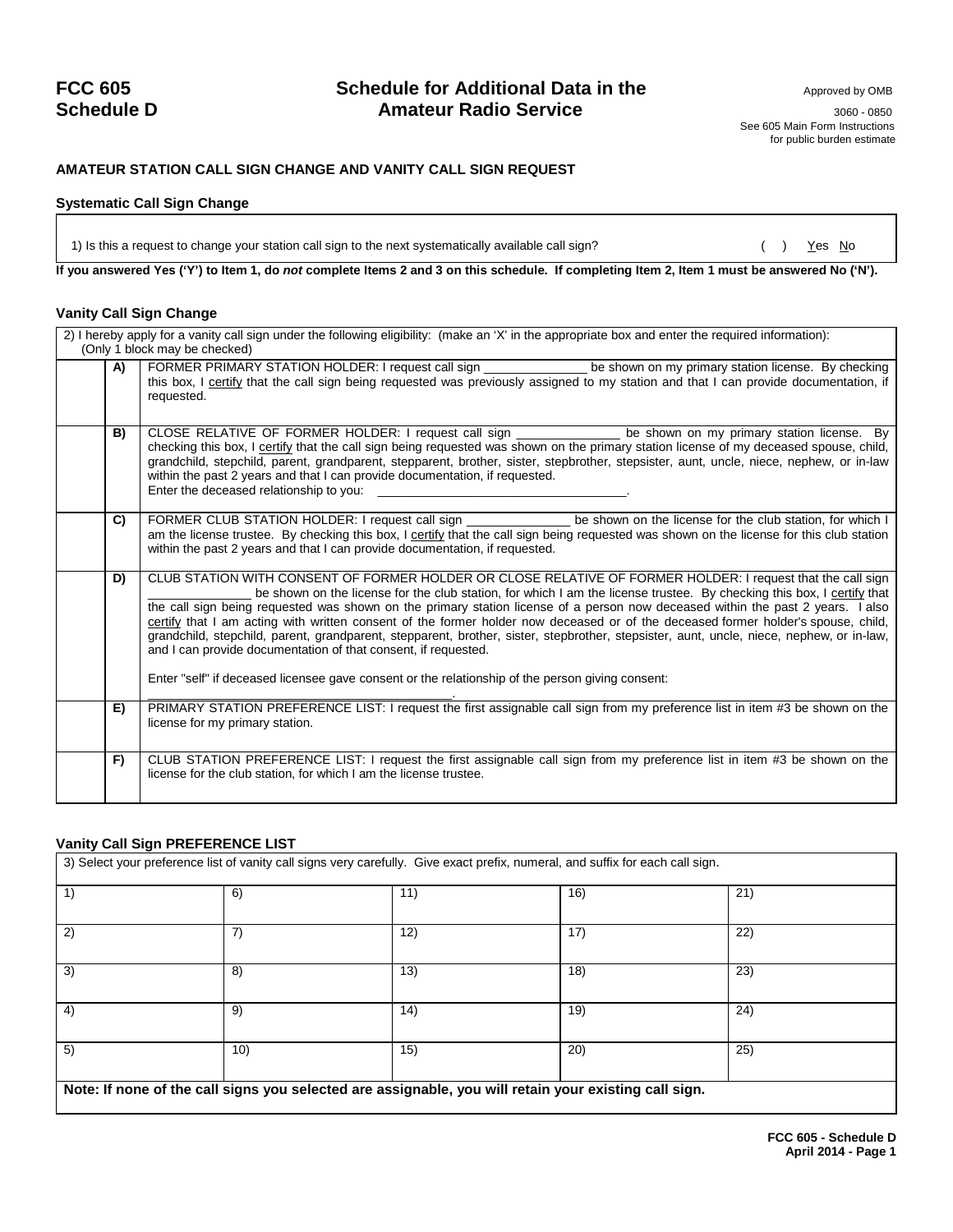### **Information and Instructions** *Information* **and Instructions**

### **Instructions for Schedule for Additional Data for the Commercial Radio, Restricted Radiotelephone, and Restricted Radiotelephone-Limited Use Radio Services**

Form FCC 605, Schedule E, is a supplementary schedule for use with the FCC Quick-Form Application for Authorization in the Ship, Aircraft, Amateur, Restricted and Commercial Operator, and the General Mobile Radio Services, FCC 605 Main Form. This schedule is used to apply for the required license authorization for the Commercial Radio, Restricted Radiotelephone, and Restricted Radiotelephone-Limited Use Radio Services. The FCC 605 Main Form must be filed in conjunction with this schedule.

### **Schedule E Instructions**

#### <**License Type/Endorsements Information**

Item 1 & Item 1a Operator Class Code Check only one license type. Do not apply for more than one kind of license on a single application.

Applicants for new or modified authorizations other than Restricted Radiotelephone Operator Permits must attach an original Proof of Passing Certificate(s) from a certified Commercial Radio Operator License Examination Manager (COLEM) and/or copies of other documents showing that the applicant is eligible for examination credit.

If requesting consolidation of valid GMDSS Operators license and GMDSS Maintainers license check the GMDSS Radio Operator/Maintainer license block and enter your GMDSS Maintainer license serial number in item 1a. Please Note: Your GMDSS Operator license serial number must be entered in item 5 on the Main Form.

If you hold a valid GMDSS Operators or Maintainers license and are requesting a GMDSS Operator/Maintainer license by way of passing additional examination elements, check the GMDSS Operator/Maintainer license block and attach an original Proof of Passing Certificate.

Item 2 Endorsement Type Check endorsements that apply. You must submit the required documentation. If Ship Radar Endorsement is checked, the required documentation is an original Proof of Passing Certificate(s) from a certified COLEM. If Six Months Service Endorsement is checked, you must submit the required documentation as required by Rule Section 13.9 (f) and, if necessary, copies of other documents that show the applicant is eligible for examination credit.

Item 3 Certification Category Complete eligibility of employment in the United States, enter your date of birth (mm/dd/yyyy format), and check one of the three certifications.

**Note:** The date of birth will not be made available for public inspection.

Certification Statements By signing the Main Form, the applicant certifies that the statements listed in this section are true, correct, and made in good faith.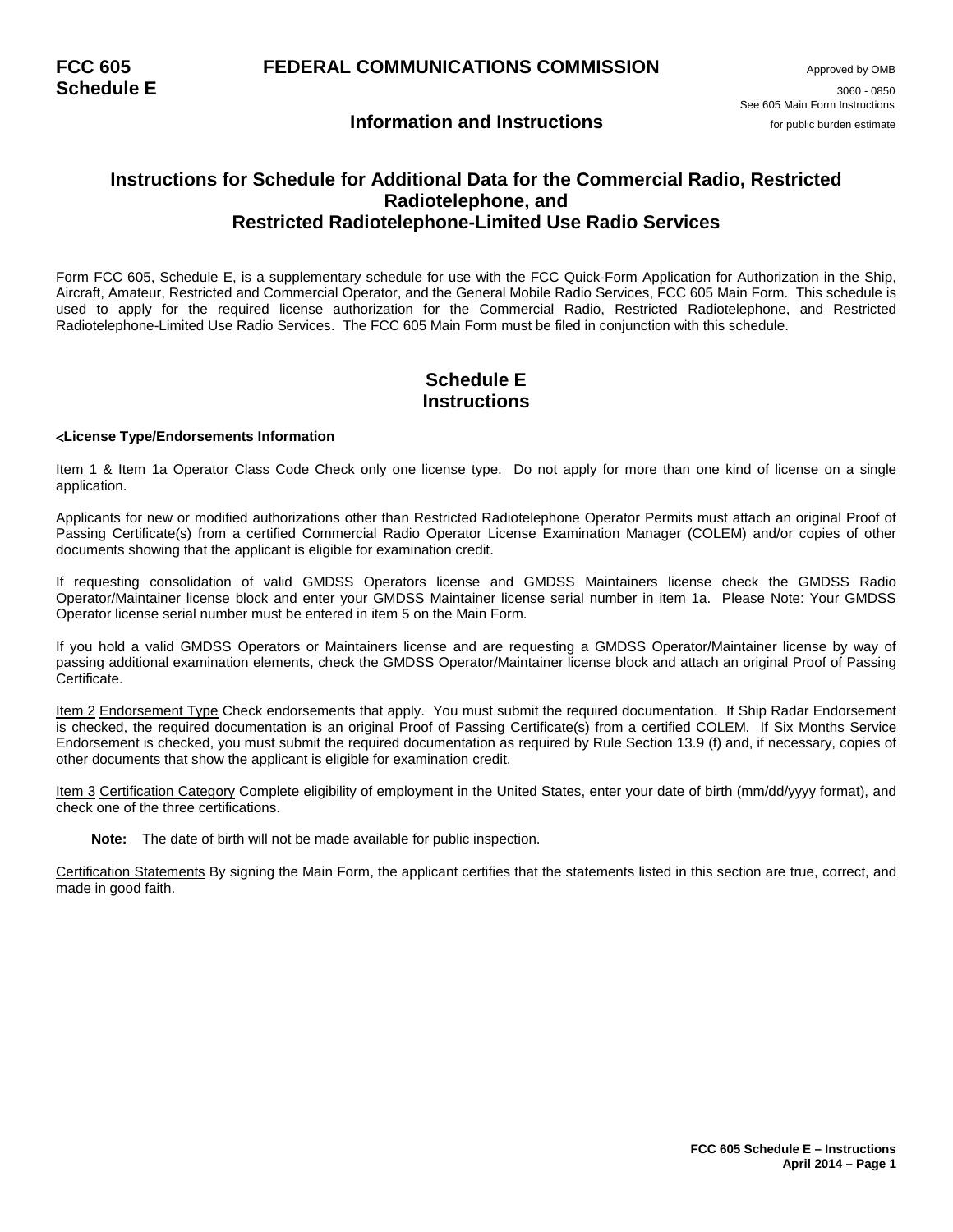### **FCC 605** Schedule for Additional Data for the Commercial Radio, Approved by OMB **Schedule E Restricted Radiotelephone, and <b>SCHED AND REST** 3060 - 0850 **Restricted Radiotelephone-Limited Use Radio Services** See 605 Main Form Instructions

for public burden estimate

### **LICENSE TYPE / ENDORSEMENTS INFORMATION**

**1) Operator Class Code:** Check only **one** operator class -Do not apply for more than one kind of license on a single application. General Radiotelephone Operator License GMDSS Radio Operator's License (DO) (DO) First Class Radiotelegraph Operator's Certificate (T1) GMDSS Radio Maintainer's License (DM) Second Class Radiotelegraph Operator's Certificate (T2) GMDSS Radio Operator/ Maintainer License (DB) Third Class Radiotelegraph Operator's Certificate (T3) GMDSS Restricted Radio Operator License (RG) Restricted Radiotelephone Operator Permit (RR) Restricted Radiotelephone Operator Permit Marine Radio Operator Permit (MP) (MP) Restricted Radiotelephone Operator Permit-Limited Use (RL)

**1a)** If requesting consolidation of DO & DM Operator licenses, enter serial number of DM: \_

#### **2) Endorsement Type** (Check endorsements that apply)

| Ship Radar Endorsement (Attach documentation.) (See instructions).                                            |
|---------------------------------------------------------------------------------------------------------------|
| Six Months Service Endorsement (Attach documentation as required by 47 C.F.R. § 13.9(f)). (See Instructions). |

#### **3) Certification Category**

Are you eligible for employment in the United States?  $\Box$  YES  $\Box$  NO Date of Birth:  $\Box$  (mm)/\_\_\_\_(dd)/\_\_\_\_(yyyy)

#### **Check only ONE of the three certification categories below, as appropriate**

#### **CERTIFICATION FOR LICENSES AND ENDORSEMENTS OTHER THAN RESTRICTED RADIOTELEPHONE**

I certify that:

**OR**

I can speak and hear.

#### **CERTIFICATION FOR RESTRICTED RADIOTELEPHONE OPERATOR PERMIT**

I certify that:

I can keep at least a rough written log.

I can speak and hear.

I am familiar with the provisions of the applicable laws, treaties, rules, and regulations governing the radio station which will be operated.

I need this permit because of intent to engage in international voyages or flights, international communications, or intent to comply with the requirements of the Vessel Bridge-to-Bridge Radiotelephone Act.

**OR**

#### **CERTIFICATION FOR RESTRICTED RADIOTELEPHONE OPERATOR PERMIT-LIMITED USE**

I certify that:

I can keep at least a rough written log.

I can speak and hear.

I am familiar with the provisions of the applicable laws, treaties, rules, and regulations governing the radio station which will be operated.

I need this permit because of intent to engage in international voyages or flights, international communications, or intent to comply with the requirements of the Vessel Bridge-to-Bridge Radiotelephone Act.

I hold an aircraft pilot certificate which is valid in the United States or an FCC Radio Station License issued in my name. I am NOT eligible for employment in the United States. (All U.S. citizens are considered, for the purposes of this application, to be legally eligible for employment in the U.S.)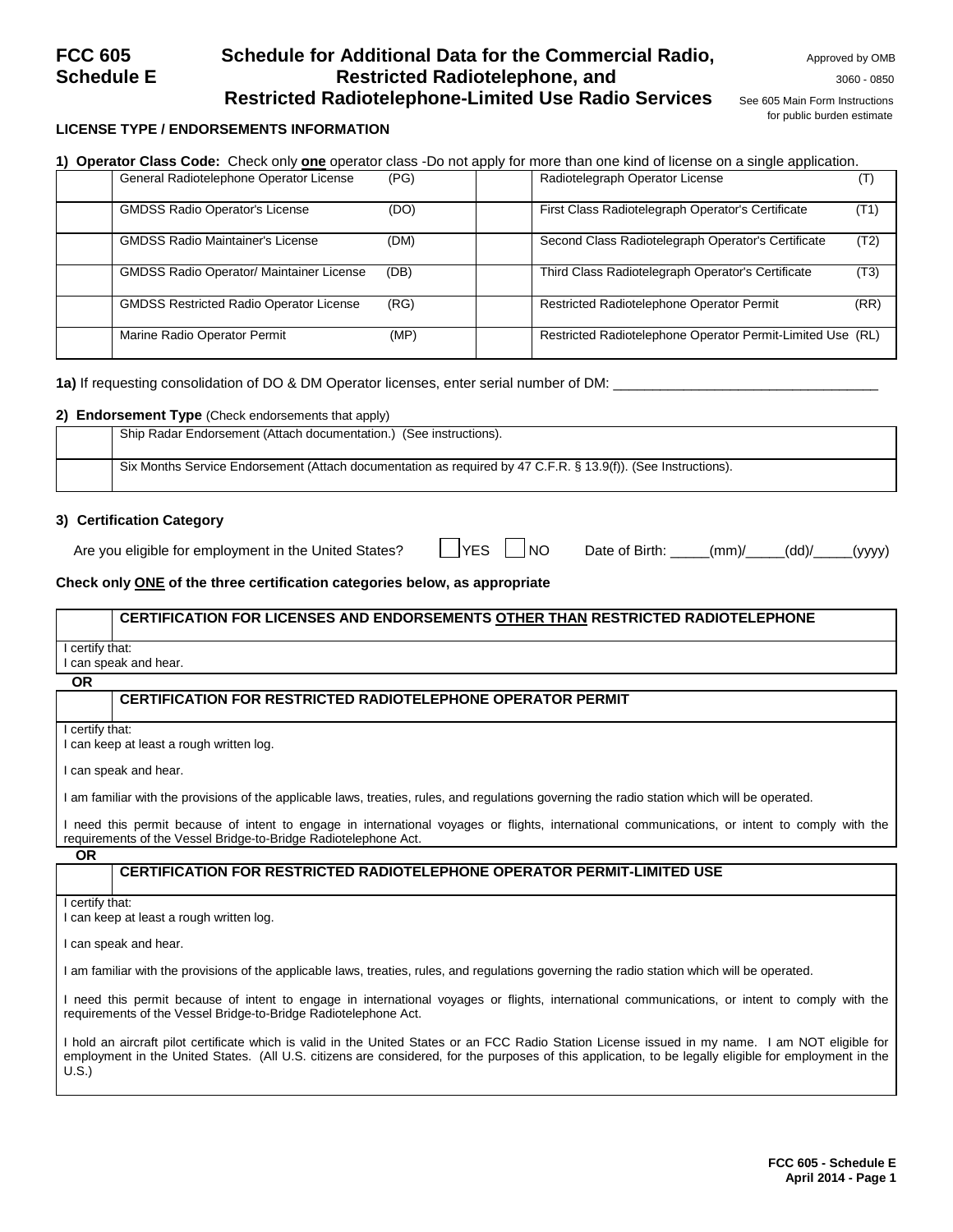### **Information and Instructions** *Information* **and Instructions**

**Schedule F** 3060 - <sup>0850</sup> See 605 Main Form Instructions

### **Instructions for Temporary Operator Permit for the Ship, Aircraft, Restricted Radiotelephone, Restricted Radiotelephone-Limited Use, and GMRS Radio Services**

### *Do Not Use if Applying for Ship Exemption*

### **DO NOT MAIL THIS SCHEDULE TO THE FCC - KEEP IT FOR YOUR RECORDS**

Form FCC 605, Schedule F, is a supplementary schedule for use with the FCC Quick-Form Application for Authorization in the Ship, Aircraft, Amateur, Restricted and Commercial Operator, and the General Mobile Radio Services, FCC 605 Main Form. This schedule is to be used as a Temporary Operator Permit for the Ship, Aircraft, Restricted Radiotelephone, Restricted Radiotelephone-Limited Use, and GMRS Radio Services while your application is being processed by the FCC. In order for this Temporary Operator Permit to be valid, you must complete the FCC 605 Main Form and the appropriate Additional Data Schedule and submit them to the FCC. Ship Radio Stations should not use this Schedule F if installing equipment not shown on the current license, when renewing the ship station license, or if applying for a fleet license or a portable license. Aircraft Radio Stations should NOT use this Schedule F if they already hold a valid aircraft station license, or when renewing your aircraft station license, or if applying for a fleet license, or if they do not have an FAA Registration Number.

### **Schedule F Instructions**

#### **Certification Statements for a Temporary Operator Permit**

By signing this Schedule F, the applicant certifies that the statements listed in this section are true, complete, correct, and made in good faith. If you cannot certify to the statements listed for your applicable radio service, you are not eligible for a Temporary Operator Permit.

#### **Ship, Aircraft Station, and GMRS Additional Information**

#### For Ship and Aircraft Stations Only: enter your Temporary Call Sign.

Ship Stations: For documented ships with or without an FCC call sign, your call sign will consist of the letters "KUS" followed by your six or seven digit documentation number, e.g., KUS234567. For Federal or State registered ships, the call sign will consist of the letter "K" followed by the ship's registration number, e.g., KNY1234A. For previously documented telegraph ships, 1600 gross tons and over or with telegraph survival craft, which will remain in documentation, the call sign will be the four letter call sign associated with that documentation number. If the ship does not have a State registration or Federal documentation, the call sign will consist of the name of the ship and the name of the licensee.

Aircraft Stations: Enter the FAA Registration Number as your temporary call sign.

GMRS Your temporary call sign will consist of the letters 'WT' plus your business or residence telephone number.

#### **Signature**

Enter the name of the person signing and the date the FCC 605 Main Form and Additional Data Schedule were submitted to the FCC. Sign and date the Temporary Operator Permit.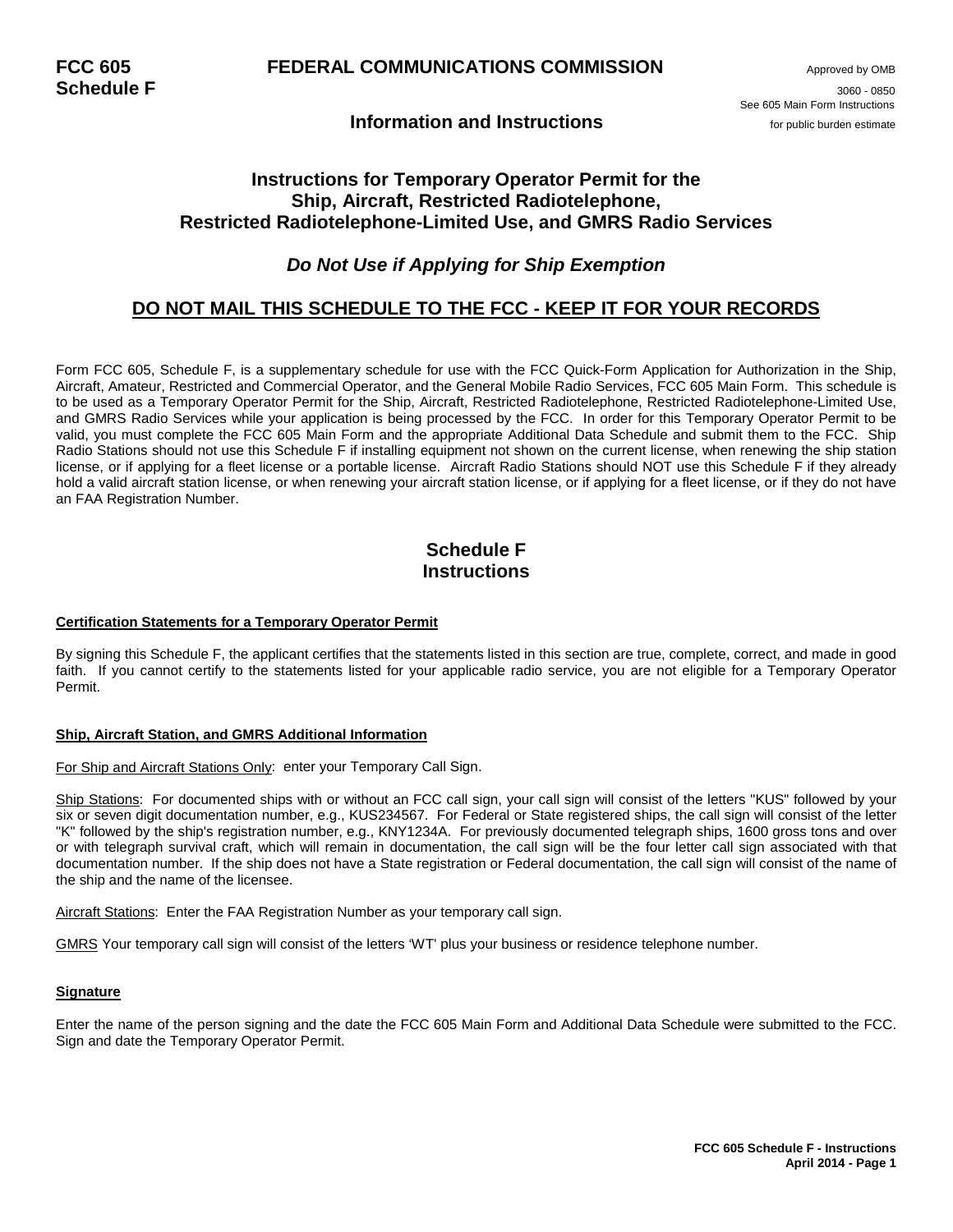### **FCC 605** Temporary Operator Permit for the Ship, Approved by OMB **Schedule F** Approved by OMB **Approved by OMB Approved by OMB Approved by OMB** Aircraft, Restricted Radiotelephone, **Aircraft, Restricted Radiotelephone**, **Restricted Radiotelephone-Limited Use** See 605 Main Form Instructions **and GMRS Radio Services** *CON**Services for public burden estimate*

### *Do Not Use if Applying for Ship Exemption*

## **DO NOT MAIL THIS SCHEDULE TO THE FCC - KEEP IT FOR YOUR RECORDS**

If you need a Temporary Operator Permit for the Ship, Aircraft, Restricted Radiotelephone, Restricted Radiotelephone-Limited Use or the GMRS Radio Services while your application is being processed by the FCC (refer to the instructions for restrictions):

- 1) Complete the FCC 605 Main Form and the appropriate Additional Data Schedule and submit them to the FCC.
- 2) Complete this FCC 605 Schedule F and keep it for your records.

#### **Certification Statements for a Temporary Operator Permit**

All applicants must certify:

I have applied for a Station License by submitting a completed and signed FCC 605 Main Form and appropriate Additional Data Schedule to the FCC, and that the information contained in that application is true and correct.

I have not been denied a license or had my license suspended or revoked by the FCC.

I will obey all applicable laws, treaties, and regulations.

#### **Ship, Aircraft Station, and GMRS Additional Information**

Enter your temporary call sign (see instructions):

#### **Signature**

| Typed or Printed Name: |                                                                                       |
|------------------------|---------------------------------------------------------------------------------------|
|                        |                                                                                       |
| Signature:             |                                                                                       |
|                        |                                                                                       |
| Date of Signature:     | Date the FCC 605 Main Form and Additional Data<br>Schedule were submitted to the FCC: |

### **This temporary operator permit is valid for 90 days from the date the FCC 605 Main Form and the appropriate Additional Data Schedule were submitted to the FCC.**

**Your authority to operate your radio station under this temporary operator permit is subject to all applicable laws, treaties and regulations and is subject to right of control of the Government of the United States.**

**You must post this temporary operator permit at your radio station location.**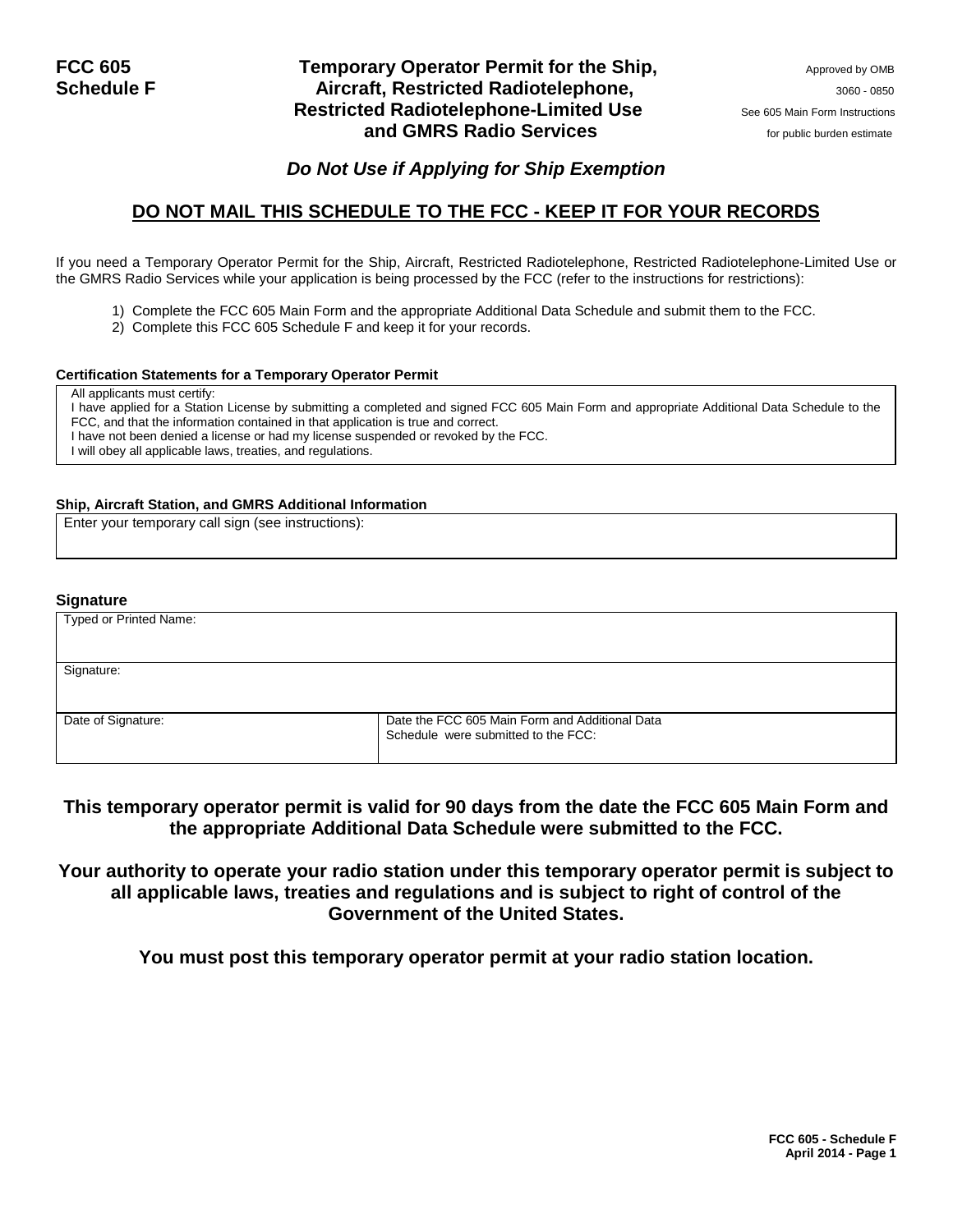### **Information and Instructions** *Information and Instructions*

**Schedule G** 3060 - <sup>0850</sup> See 605 Main Form Instructions

### **Instructions for Schedule for Exemption From Ship Station Requirements (Part 80)**

Form FCC 605, Schedule G, is a supplementary schedule for use with the FCC Quick-Form Application for Authorization in the Ship, Aircraft, Amateur, Restricted and Commercial Operator, and the General Mobile Radio Services, FCC 605 Main Form. This schedule is used to supply information for Exemption from Ship Station Requirements in the Ship Radio Service (Part 80.59c). The FCC 605 Main Form must be filed in conjunction with this schedule.

Application for exemption from the radio provisions of part II or III of Title III of the Communications Act, the Safety Convention, or the Great Lakes Radio Agreement, must be filed as a waiver request using FCC 605 Schedule G. Failure to fully answer questions contained in this application may delay the processing of your application.

#### **NOTE: THE PURPOSE ON THE FCC 605 MAIN FORM ITEM 2 MUST BE FILED AS NEW.**

### **Schedule G Instructions**

Item 1 Enter the name of the port of which the vessel is registered.

Item 2 Provide the file number of exemption letter on previously granted exemption. Otherwise, leave blank.

Item 3 Select the appropriate blocks(s) that indicates type of applicant/licensee.

Item 4a Select the appropriate block describing the type of vessel.

Item 4b Provide the number of crew, number of passengers and number of others the vessel will carry.  **Attach a copy of USCG Certificate of Inspection**.

Item 5 Select the appropriate block(s) for exemption requirement.

Item 6 Select 'Y' if the vessel will travel to a foreign port. Otherwise, enter 'N'.

Item 7 Select reasons for exemption request. You may select more than one reason.

Item 8 Provide the quantity of each type of radio equipment being carried on board. For Single Side-Band, choose type.

Item 9 Describe the voyage(s) for which applicant/licensee is requesting exemption. The description must include the maximum distance from the nearest land in nautical miles; the maximum distance between two consecutive ports in nautical miles; and the names of all ports of call and an indication of whether travel will include a foreign port.